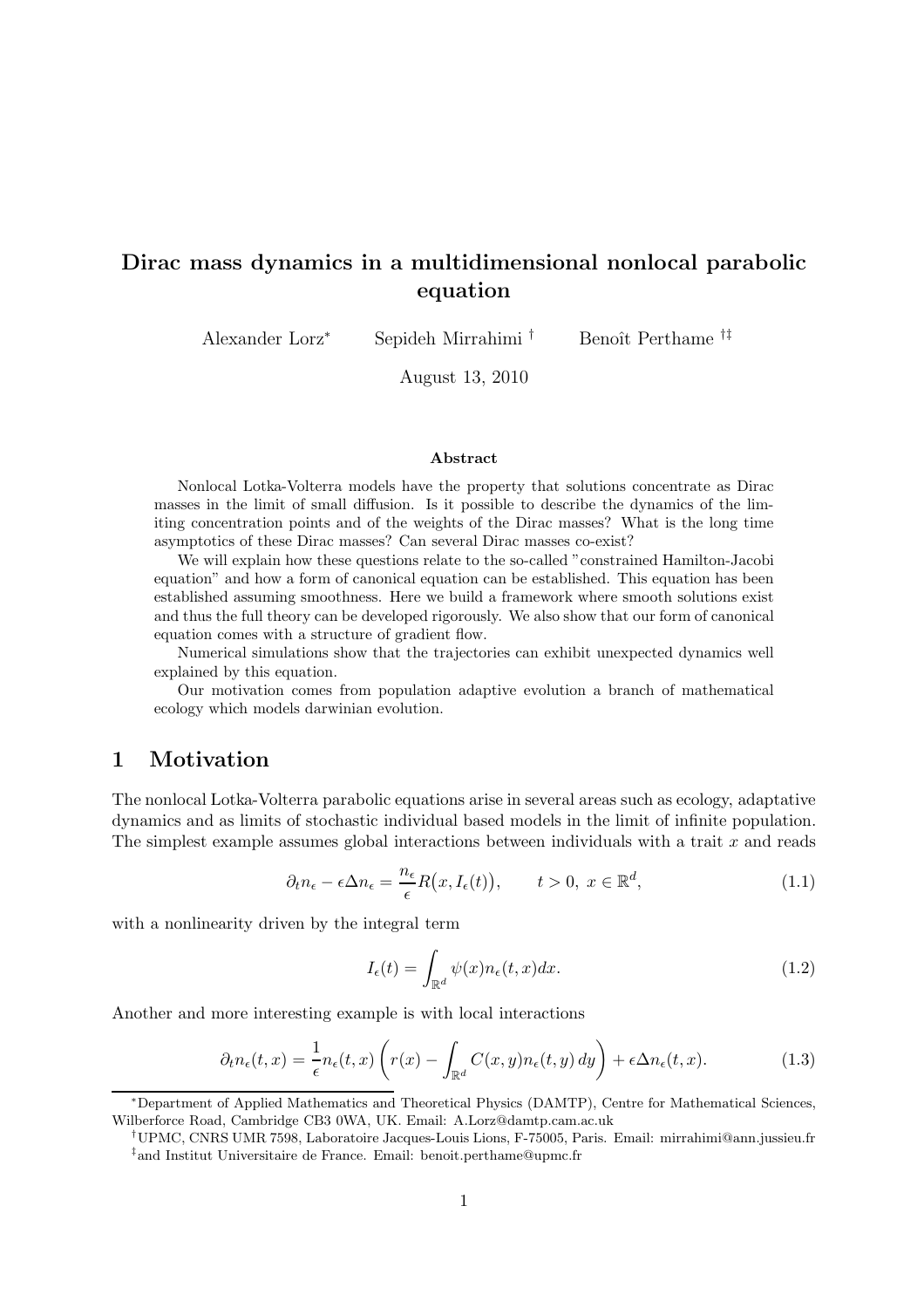We denote by  $n_{\epsilon}^0 \geq 0$  the initial data.

These are called 'mutation-competition' models because the Laplace term is used for modeling mutations in the population. Competition is taken into account in the second model by the competition kernel  $C(x,y) \geq 0$  and in the first model by saying that R can be negative for  $I_{\epsilon}$ large enough (it a measure of how the total population influences birth and death rates). Such models can be derived from stochastic individual based models in the limit of large populations, [9, 6, 7]. There is a large literature on the subject, in terms of modeling and analysis, we just refer the interested reader to [12, 13, 23, 26].

We have already normalized the model with a small positive parameter  $\varepsilon$  since it is our goal to study the behaviour of the solution as  $\varepsilon \to 0$ . The interesting qualitative outcome is that solutions concentrate as Dirac masses

$$
n_{\epsilon}(t,x) \approx \bar{\rho}(t)\delta\big(x-\bar{x}(t)\big).
$$

For equation (1.1), we can give an intuitive explanation; in this limit, we expect that the relation  $n(t,x)R(x,I(t)) = 0$  holds. In dimension 1 and for  $x \mapsto R(x,I)$  monotonic, there is a single point  $x = X(I)$  where R will not vanish and, consequently, where n will not vanish. A priori control of the total mass on n from below implies the result with  $\bar{x}(t) = X(I(t)).$ 

In several studies, we have established these singular limits with weak assumptions [3, 24]. A main new concept arises in this limit, the constrained Hamilton-Jacobi equation introduced in [13] which occurs by some kind of real phase WKB ansatz (as for fronts propagations in [16, 15, 2])

$$
n_{\epsilon}(t,x) = e^{u_{\epsilon}(t,x)/\epsilon}.\tag{1.4}
$$

Here we have in mind the simple example of Dirac masses approximated by gaussians

$$
\delta(x - \bar{x}) \approx \frac{1}{\sqrt{2\pi\epsilon}} e^{-|x - \bar{x}|^2/2\epsilon} = e^{(-|x - \bar{x}|^2 - \epsilon ln(2\pi\epsilon))/2\epsilon}
$$

It is much easier to describe the limit of  $-|x-\bar{x}|^2 - \epsilon \ln(2\pi\epsilon)$ ! Dirac concentration points are understood as maximum points of  $u_{\epsilon}(t,x)$  in (1.4). As it is well understood, these Hamilton-Jacobi equations develop singularities in finite time [1, 14, 19] which is a major technical difficulty both for proving the limit and for analyzing properties of the concentration points  $\bar{x}(t)$ .

This method in [13] of using  $\epsilon \ln(n_{\epsilon})$  to prove concentration has been followed in several subsequent studies. For long time asymptotics (and not  $\epsilon \to 0$  but the two issues are connected as we explain in section 2) it was introduced in [10] and used in [27, 26]. More recently in [8] the authors come back on the Hamilton-Jacobi equation and prove that it makes sense still with weak assumptions for several nonlocal quantities  $I_k = \int \psi_k n_{\epsilon}(t, x) dx$  which can be characterized in the limit.

Here we take the counterpart and develop a framework where we can prove smoothness of the various quantities arising in the theory. This opens up the possibility to address many questions that seem impossible to attain directly

• Do the Dirac concentrations points appear spontaneously at their optimal location or do they move regularly?

• In the later case, is there a differential equation on the concentration point  $\bar{x}(t)$ ? It follows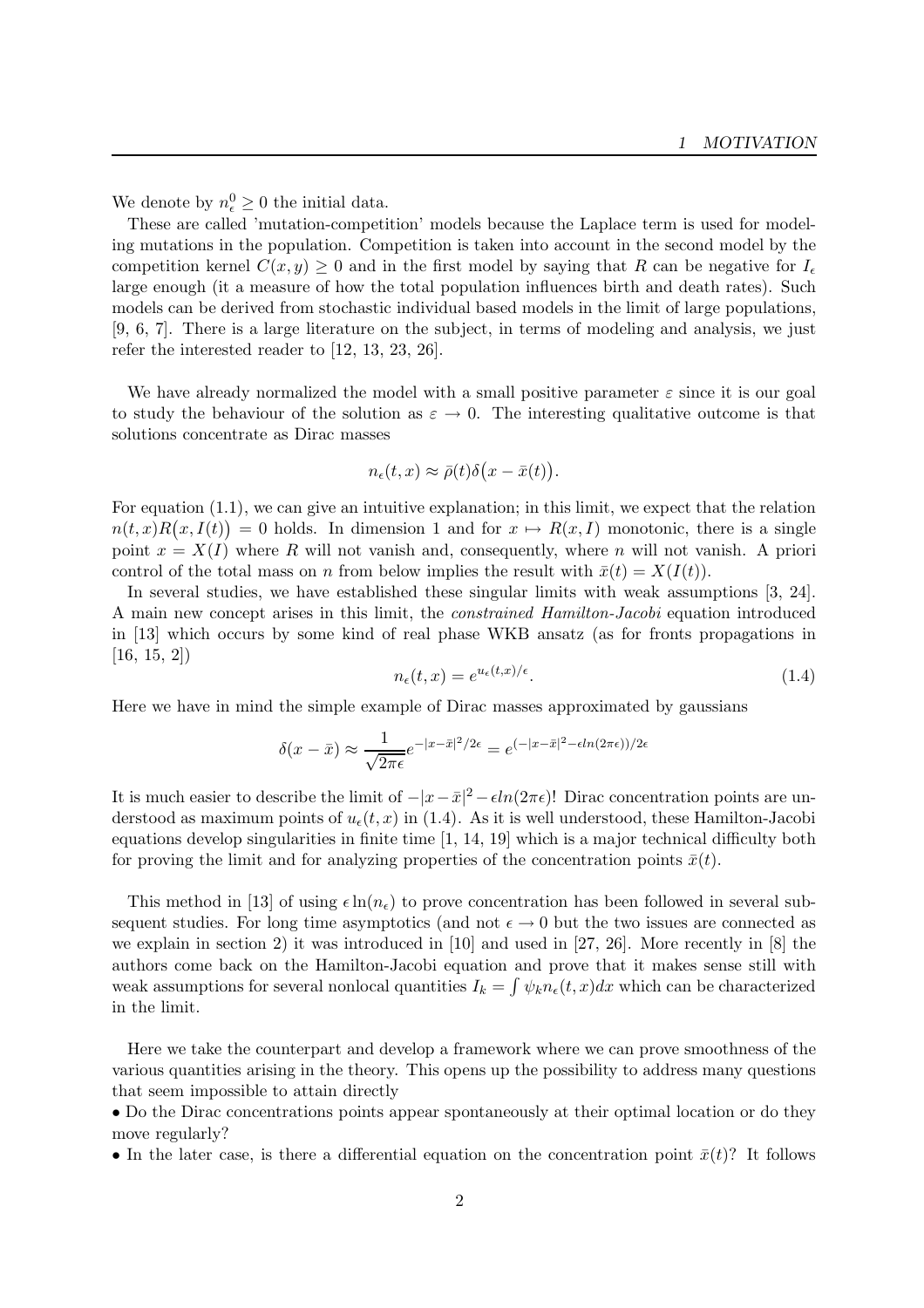from regularity that we can establish a form of the so-called canonical equation in the language of adaptive dynamics [12, 11]. This equation has been established assuming smoothness in [13], in our framework it holds true.

• In higher dimensions, why is a single Dirac mass naturally sustained (and not the hypersurface  $R(\cdot, I) = 0$  for instance)? The canonical equation enforces constraints on the dynamics which give the explanation.

• What is the long time behaviour of the concentration points  $\bar{x}(t)$ ? A simple route is that the canonical equation comes with the structure of a gradient flow.

We develop the theory separately for the simpler case of global interactions model  $(1.1)$  and or the global interaction model (1.3). For global interactions we rely on assumptions stated in section 3 and we give all the details of the proofs in the three subsequent sections. We illustrate the results with numerical simulations that are presented in section 7. We give several extensions afterwards; in section 8 we treat the case with non-constant diffusion, and finally the case of local interactions in section 9.

## 2 A simple example: no mutations

The Laplace term in the asymptotic analysis of  $(1.1)$  and  $(1.3)$  is at the origin of several assumptions and technicalities. In order to explain our analysis in a simpler framework, we begin with the case of the two equations without mutations set for  $t > 0$ ,  $x \in \mathbb{R}^d$ ,

$$
\partial_t n = nR(x, I(t)), \qquad I(t) = \int_{\mathbb{R}^d} \psi(x) n(t, x) dx. \tag{2.1}
$$

$$
\partial_t n(t,x) = n(t,x) \left( r(x) - \int_{\mathbb{R}^d} C(x,y) n(t,y) \, dy \right) := n(t,x) R\big(x, I(t,x)\big). \tag{2.2}
$$

Also, we give a formal analysis, that shows the main ideas and avoids writing a list of assumptions; those of the section 3 and 9 are enough for our purpose.

In both cases one can easily see the situation of interest for us. The models admit a continuous family of singular, Dirac masses, steady states parametrized by  $y \in \mathbb{R}^d$  and the question is to study their stability and, when unstable, how the dynamics can generate a moving Dirac mass.

The Dirac steady states are given by

$$
\bar{n}(x;y) = \underline{\rho}(y)\delta(x-y).
$$

The total population size  $\rho(y)$  is defined in both models by the constraint

$$
R(y, \underline{I}(y)) = 0,
$$

with respectively for  $(2.1)$  and  $(2.2)$ 

$$
\underline{I}(y)) = \psi(y)\rho(y), \quad \text{resp. } \underline{I}(y) = \rho(y)C(y, y).
$$

A monotonicity assumption in I for model (2.1), namely  $R_I(x,I) < 0$  shows uniqueness of  $I(y)$ for a given y. In case of (2.2) it is necessary that  $r(y) > 0$  for the positivity of  $\rho(y)$ .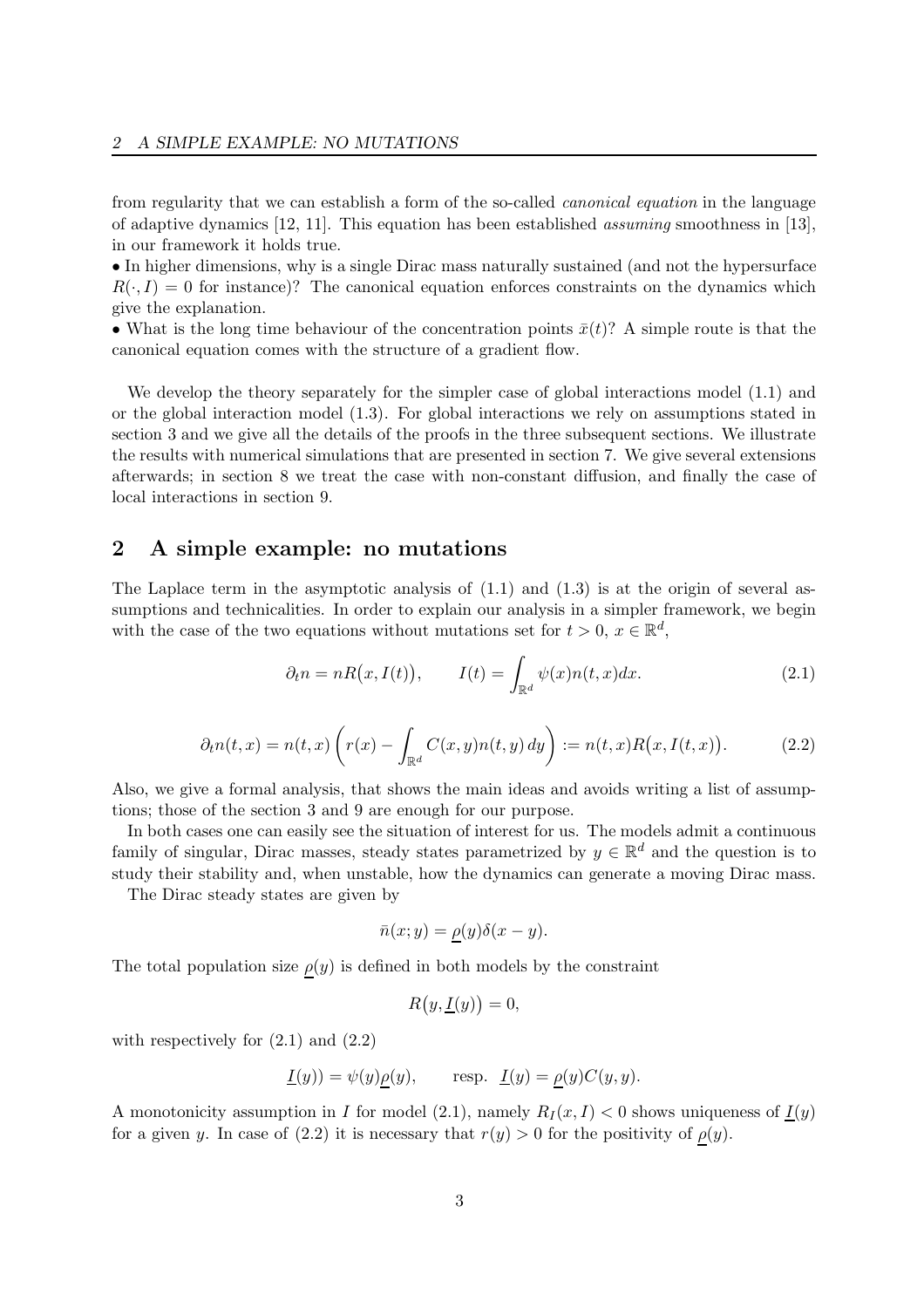In both models a 'strong' perturbation in measures is stable, i.e. only on the weight; for  $n^0 = \rho^0 \delta(x - y)$ , the solution is obviously  $n(t, x) = \rho(t) \delta(x - y)$  with

$$
\frac{d}{dt}\rho(t) = \rho(t)R(y, \psi(y)\rho(t)), \quad \text{resp.} \quad \frac{d}{dt}\rho(t) = \rho(t)[r(y) - \rho(t)C(y, y)],
$$

and

$$
\rho(t) \underset{t \to \infty}{\longrightarrow} \underline{\rho}(y).
$$

This simple remark explains why, giving I now, the hypersurface  $\{x, R(x,I) = 0\}$  is a natural candidate for the location of a possible Dirac curve (see the introduction).

Apart from this stable one dimensional manifold, the Dirac steady states are usually unstable by perturbation in the weak topology. A way to quantify this instability is to follow the lines of [13] and consider at  $t = 0$  an exponentially concentrated initial data

$$
n^{0}(x) = e^{u_{\epsilon}^{0}(x)/\epsilon} \longrightarrow \rho(\bar{x}^{0})\delta(x-\bar{x}^{0}).
$$

It is convenient to restrict our attention to  $u_{\epsilon}^{0}$  uniformly concave, having in mind the gaussian case mentioned in the introduction. Then,  $\epsilon$  measures the deviation from the initial Dirac state and to see motion it is necessary to consider long times as  $t/\epsilon$  or, equivalently, rescale the equation as

$$
\epsilon \partial_t n_{\epsilon} = n_{\epsilon} R(x, I_{\epsilon}(t, x)),
$$

and our goal is to prove that

$$
n_{\epsilon}(t,x) \xrightarrow[\epsilon \to 0]{} \bar{n}(t,x) = \bar{\rho}(t)\delta(x-\bar{x}(t)).
$$

Also the deviation to a Dirac state turns out to stay at the same size for all times and we can better analyze this phenomena using the WKB ansatz (1.4). Indeed,  $u_{\epsilon}$  satisfies the equation

$$
\partial_t u_{\epsilon} = R(x, I_{\epsilon}(t, x)).
$$

As used by [10], because  $u^0$  is concave, assuming  $x \mapsto R(x,I_\epsilon(t,x))$  is also concave (this only relies on assumptions on the data), we conclude that  $u_{\epsilon}(t, \cdot)$  is also concave and thus has a unique maximum point  $\bar{x}_{\epsilon}(t)$ . The Laplace formula shows that, with  $\bar{x}(t)$  the strong limit of  $\bar{x}_{\epsilon}(t)$ ,

$$
\frac{n_{\epsilon}(t,x)}{\int_{\mathbb{R}^d} n_{\epsilon}(t,x)dx} \xrightarrow[\epsilon \to 0]{} \delta(x-\bar{x}(t)).
$$

With some functional analysis, we are able to pass to the strong limit in  $I_{\varepsilon}$  and  $u_{\varepsilon}$ . Despite its nonlinearity, we find the same limiting equation,

$$
\partial_t u = R(x, I(t, x)), \qquad u(t = 0) = u^0.
$$
\n(2.3)

Still following the idea introduced in [13], we may see  $I(t, x)$  or  $\rho(t)$  as a Lagrange multiplier for the constraint

$$
\max_{\mathbb{R}^d} u(t, x) = 0 = u\big(t, \bar{x}(t)\big),\tag{2.4}
$$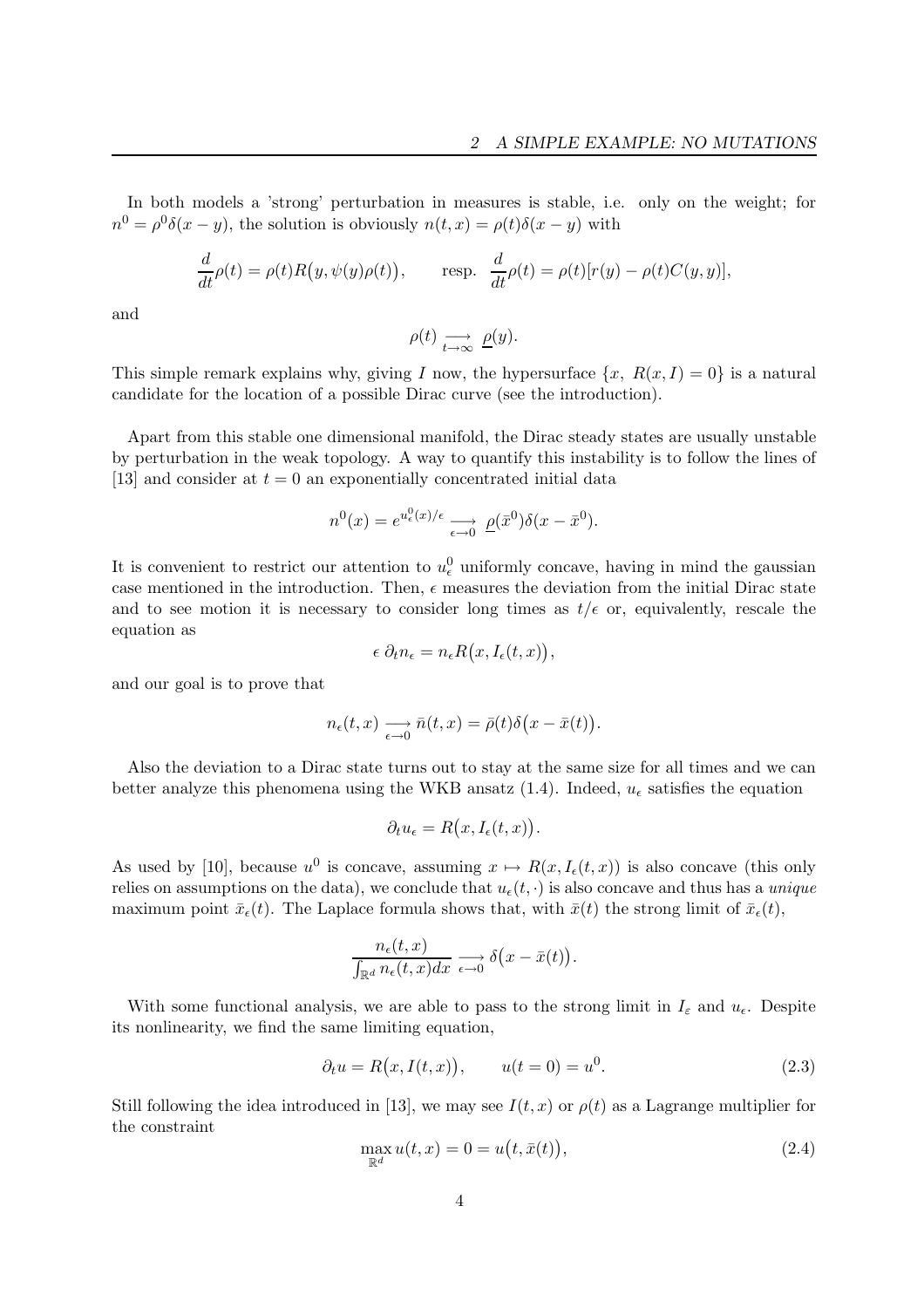which follows from the a priori bound  $0 < \rho(t) \leq \rho_M < \infty$ . The mathematical justification of these developments is rather easy here. For model  $(2.1)$  it uses a BV estimate proved in [4]. For model (2.2) one has to justify persistence (that is  $\rho_{\epsilon}$  stays uniformly positive) and strong convergence of  $\rho_{\epsilon}(t)$ . All this work is detailed below with the additional Laplace terms.

The constraint (2.4) allows us to recover the 'fast' dynamics of  $I(t)$  and  $\rho(t)$ . Indeed, combined with (2.3), it yields

$$
R(\bar{x}(t), I(t)) = 0, \quad \text{resp.} \quad R(\bar{x}(t), I(t, \bar{x}(t))) = 0.
$$
 (2.5)

Assuming regularity on the data,  $u(t,x)$  is three times differentiable and the constraint (2.4) also gives

$$
\nabla u(t, \bar{x}(t)) = 0.
$$

Differentiating in t, we establish the analogue of the canonical equations in [11] (see also [5, 13, 27, 21])

$$
\dot{\bar{x}}(t) = \left(-D^2u(t,\bar{x}(t))\right)^{-1} .D_xR\big(\bar{x}(t),\bar{I}(t,\bar{x}(t))\big), \quad \bar{x}(0) = \bar{x}^0,
$$
\n(2.6)

(in the case of model  $(2.2)$ , this means the derivative with respect to x in both places). Inverting I from the identities (2.5) gives an autonomous equation.

This differential equation has the structure of a gradient flow and this makes easy to analyze its long time behaviour, that is equivalent to know what are the stable Dirac states for the weak topology; the so-called Evolutionary attractor or Convergence Stable Strategy in the language of adaptive dynamics [12, 27]. Eventhough this is less visible, it also carries regularity on the Lagrange multiplier  $\rho(t)$  which helps for the functional analytic work in the case with mutations. Another use of (2.6) is to explain why, generically, only one pointwise Dirac mass can be sustained; as we explained earlier, the equation on  $\dot{\bar{x}}(t)$  also gives the global unknown  $I(t)$  by coupling with (2.5) and this constraint is very strong. See section 7 for an example.

To conclude this quick presentation, we notice that the time scale (in  $\epsilon$  here) has to be precisely adapted to the specific initial state under consideration. The initial state itself also has to be 'exponentially' concentrated along with our construction; this is the only way to observe the regular motion of the Dirac concentration point. This is certainly implicitly used in several works where such a behaviour is displayed, at least numerically. Of course, there are many other ways to concentrate the initial state with a 'tail' covering the full space so as to allow that any trait  $x$  can emerge; these are not covered by the present analysis.

# 3 Global competition: assumptions and main results

As used by [10], concavity assumptions on the function  $u_{\epsilon}$  in (1.4) are enough to ensure concentration of  $n_{\epsilon}(t, \cdot)$  as a *single* Dirac mass. We follow this line and make the necessary assumptions.

We start with assumptions on  $\psi$ :

$$
0 < \psi_m \le \psi \le \psi_M < \infty, \qquad \psi \in W^{2,\infty}(\mathbb{R}^d). \tag{3.1}
$$

The assumptions on  $R \in \mathbb{C}^2$  are that there is a constant  $I_M > 0$  such that (fixing the origin in  $x$  appropriately)

$$
\max_{x \in \mathbb{R}^d} R(x, I_M) = 0 = R(0, I_M),\tag{3.2}
$$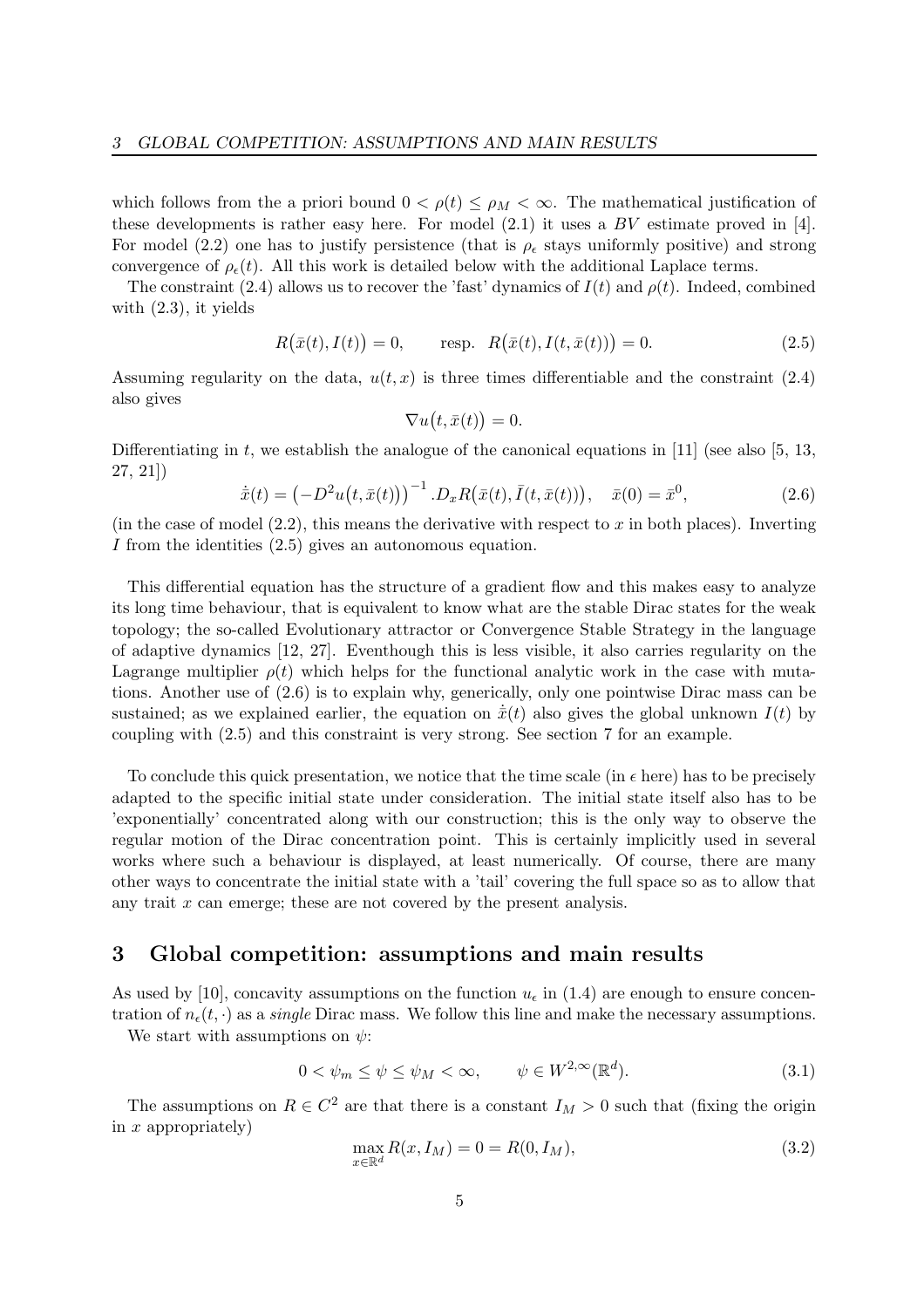$$
-\underline{K}_1|x|^2 \le R(x,I) \le \overline{K}_0 - \overline{K}_1|x|^2, \qquad \text{for } 0 \le I \le I_M,
$$
\n(3.3)

$$
-2\underline{K}_1 \le D^2 R(x,I) \le -2\overline{K}_1 < 0 \text{ as symmetric matrices for } 0 \le I \le I_M,\tag{3.4}
$$

$$
-\underline{K}_2 \le \frac{\partial R}{\partial I} \le -\overline{K}_2, \qquad \Delta(\psi R) \ge -K_3. \tag{3.5}
$$

At some point we will also need that (uniformly in  $0 \le I \le I_M$ )

$$
D^3 R(\cdot, I) \in L^\infty(\mathbb{R}^d). \tag{3.6}
$$

Next the initial data  $n_{\epsilon}^{0}$  has to be chosen compatible with the assumptions on R and  $\psi$ . We require that there is a constant  $I^0$  such that

$$
0 < I^0 \le I_{\epsilon}(0) := \int_{\mathbb{R}^d} \psi(x) n_{\epsilon}^0(x) dx < I_M,
$$
\n(3.7)

that we can write

$$
n_{\epsilon}^{0} = e^{u_{\epsilon}^{0}/\epsilon}, \quad \text{with } u_{\epsilon}^{0} \in C^{2}(\mathbb{R}^{d}) \quad \text{(uniformly in } \epsilon\text{)},
$$

and we assume uniform concavity on  $u^{\epsilon}$  too. Namely, there are positive constants  $\underline{L}_0, \overline{L}_0, \underline{L}_1, \overline{L}_1$ such that

$$
-\underline{L}_0 - \underline{L}_1 |x|^2 \le u_\epsilon^0(x) \le \overline{L}_0 - \overline{L}_1 |x|^2,\tag{3.8}
$$

$$
-2\underline{L}_1 \le D^2 u_\epsilon^0 \le -2\overline{L}_1. \tag{3.9}
$$

For Theorems 3.2 and 3.3 we also need that

$$
D^{3}u_{\epsilon}^{0} \in L^{\infty}(\mathbb{R}^{d}) \quad \text{componentwise uniformly in } \epsilon,
$$
\n(3.10)

$$
n_{\epsilon}^{0}(x) \longrightarrow_{\epsilon \to 0} \bar{\rho}^{0} \delta(x - \bar{x}^{0})
$$
 weakly in the sense of measures. (3.11)

Next we need to restrict the class of initial data to fit with  $R$  through some compatibility conditions

$$
4\overline{L}_1^2 \le \overline{K}_1 \le \underline{K}_1 \le 4\underline{L}_1^2. \tag{3.12}
$$

In the concavity framework of these assumptions, we are going to prove the following

**Theorem 3.1 (Convergence)** Assume (3.1)-(3.5), (3.7)-(3.9) and (3.12). Then for all  $T > 0$ , there is a  $\epsilon_0 > 0$  such that for  $\epsilon < \epsilon_0$  and  $t \in [0, T]$ , the solution  $n_{\epsilon}$  to (1.1) satisfies,

$$
0 < \rho_m \le \rho_\epsilon(t) := \int_{\mathbb{R}^d} n_\epsilon \, dx \le \rho_M + C\epsilon^2, \qquad 0 < I_m \le I_\epsilon(t) \le I_M + C\epsilon^2 \quad a.e. \tag{3.13}
$$

for some constant  $\rho_m$ ,  $I_m$ . Moreover,  $I_\varepsilon$  is uniformly bounded in  $BV(\mathbb{R}^+)$  and after extraction of a subsequence  $I_{\epsilon}$ 

$$
I_{\epsilon}(t) \longrightarrow \overline{I}(t) \quad in \ L_{loc}^{1}(\mathbb{R}^{+}), \quad I_{m} \le \overline{I}(t) \le I_{M} \quad a.e., \tag{3.14}
$$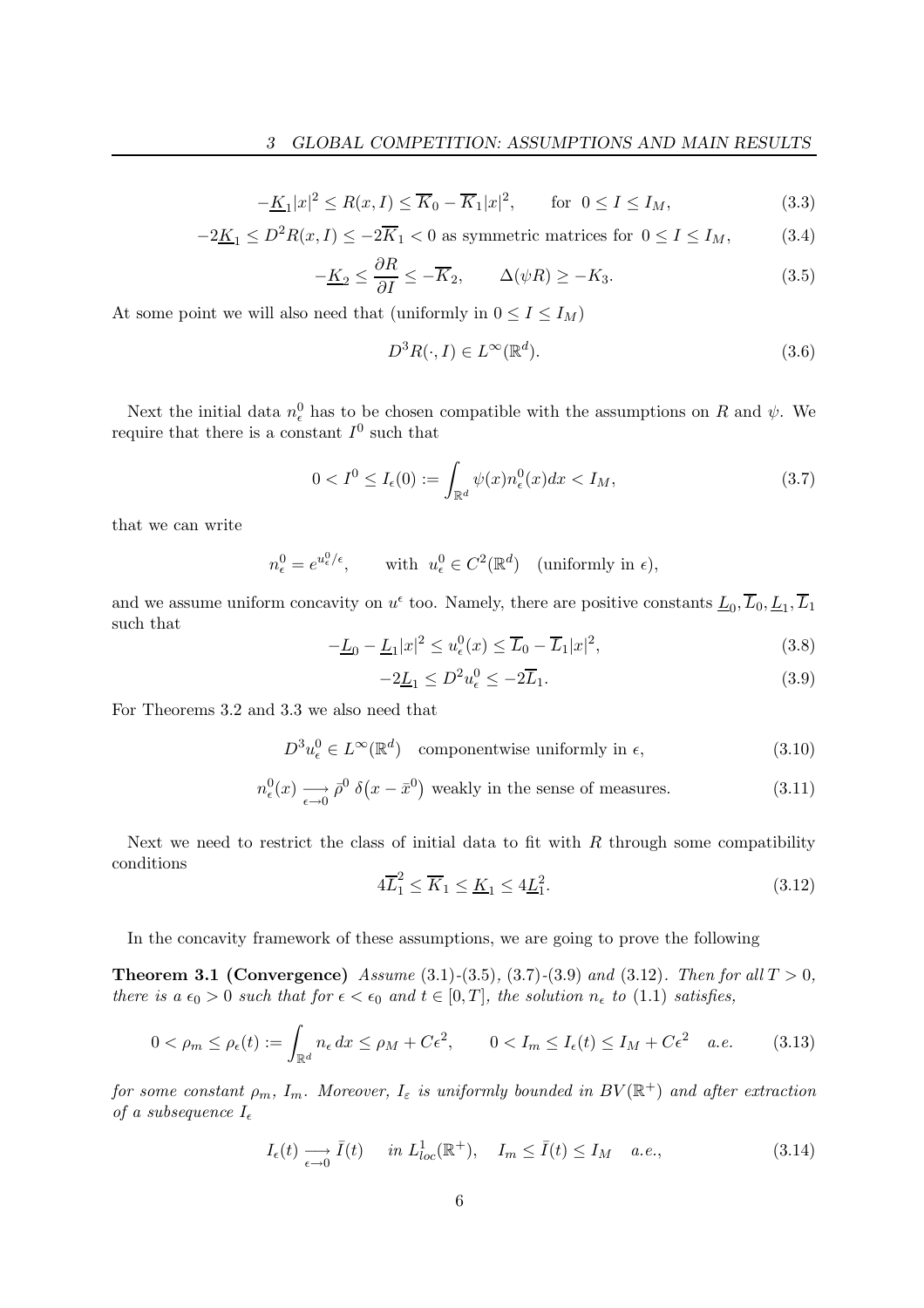and  $\bar{I}(t)$  is non-decreasing. We also have weakly in the sense of measures for a subsequence  $n_{\epsilon}$ 

$$
n_{\epsilon}(t,x) \underset{\epsilon \to 0}{\longrightarrow} \bar{\rho}(t) \ \delta\big(x - \bar{x}(t)\big). \tag{3.15}
$$

Finally, the pair  $(\bar{x}(t), \bar{I}(t))$  also satisfies

$$
R(\bar{x}(t), \bar{I}(t)) = 0 \quad a.e. \tag{3.16}
$$

In particular, there can be an initial layer on  $I_{\epsilon}$  that makes a possible rapid variation of  $I_{\epsilon}$  at  $t \approx 0$  so that the limit satisfies  $R(\bar{x}^0, I(0^+)) = 0$ , a relation that might not hold true, even with  $O(\epsilon)$ , at the level of  $n_{\epsilon}$ .

**Theorem 3.2 (Form of canonical equation)** Assume (3.1)–(3.12). Then,  $\bar{x}(\cdot)$  belongs to  $W^{1,\infty}(\mathbb{R}^+;\mathbb{R}^d)$  and satisfies

$$
\dot{\bar{x}}(t) = \left(-D^2u(t, \bar{x}(t))\right)^{-1} \cdot \nabla_x R(\bar{x}(t), \bar{I}(t)), \quad \bar{x}(0) = \bar{x}^0,
$$
\n(3.17)

with  $u(t,x)$  a  $C^2$ -function given below in (5.8),  $D^3u \in L^{\infty}(\mathbb{R}^d)$ , and initial data  $\bar{x}^0$  given in (3.11). Furthermore, we have  $\bar{I}(t) \in W^{1,\infty}(\mathbb{R}^+).$ 

We insist that the Lipschitz continuity at  $t = 0$  is with the value  $I(0) = \lim_{t\to 0^+} I(t) \neq$  $\lim_{\epsilon \to 0} I_{\epsilon}^0$ ; the equality might hold if the initial data is well-prepared.

**Theorem 3.3 (Long-time behaviour)** With the assumptions  $(3.1)$ -  $(3.12)$ , equation  $(3.17)$ has a structure of gradient flow, the limit  $\overline{I}(t)$  is increasing and

$$
\bar{I}(t) \underset{t \to \infty}{\longrightarrow} I_M, \quad \bar{x}(t) \underset{t \to \infty}{\longrightarrow} \bar{x}_{\infty} = 0. \tag{3.18}
$$

Finally, the limit is identified by  $\nabla R(\bar{x}_{\infty} = 0, I_M) = 0$  (according to (3.2)).

It is an open question to know if the full sequence converges. This is to say if the solution to the Hamilton-Jacobi equation is unique. The only uniqueness case in [4] assumes a very particular form of  $R(\cdot, \cdot)$ .

# 4 A-priori bounds on  $\rho_{\epsilon}$ ,  $I_{\epsilon}$  and their limits

Here, we establish the first statements of Theorem 3.1. As in [3] we can show with (3.2) and (3.5) that  $I_{\epsilon} \le I_M + C\epsilon^2$ . With (3.1) (the bounds on  $\psi$ ), we also have that

$$
\rho_{\epsilon}(t) \le I_M/\psi_m + C\epsilon^2. \tag{4.1}
$$

To achieve the lower bound away from 0 is more difficult. We multiply the equation (1.1) by  $\psi$  and integrate over  $\mathbb{R}^d$ , to arrive at

$$
\frac{d}{dt}I_{\epsilon}(t) = \frac{1}{\epsilon} \int \psi R n_{\epsilon} dx + \epsilon \int n_{\epsilon} \Delta \psi dx.
$$
 (4.2)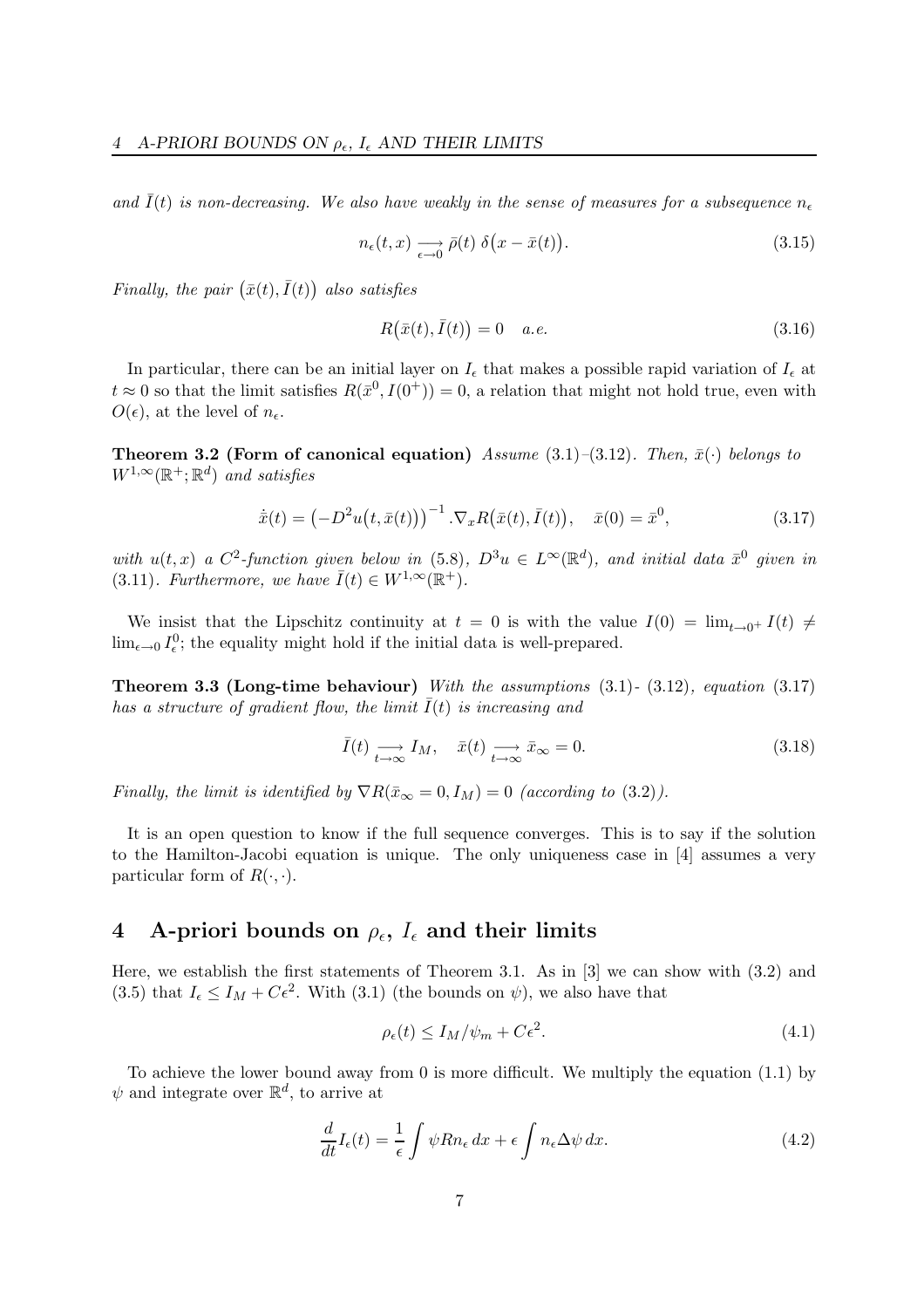We define  $J_{\epsilon}(t) := \frac{1}{\epsilon}$  $\int \psi R n_{\epsilon} dx$  and calculate its time derivative

$$
\frac{d}{dt}J_{\epsilon}(t) = \frac{1}{\epsilon} \int \psi R\left(\frac{1}{\epsilon}Rn_{\epsilon} + \epsilon \Delta n_{\epsilon}\right) dx + \frac{1}{\epsilon} \int \psi n_{\epsilon} \frac{\partial R}{\partial I} \left(J_{\epsilon} + \epsilon \int n_{\epsilon} \Delta \psi dy\right) dx.
$$

So we estimate it from below using  $(3.1)$ ,  $(3.5)$  and  $(4.1)$  by

$$
\frac{d}{dt}J_{\epsilon}(t) \geq -C + \frac{1}{\epsilon}J_{\epsilon}(t)\int \psi n_{\epsilon}\frac{\partial R}{\partial I} dx,
$$

and we may bound the negative part of  $J_{\epsilon}$  by

$$
\frac{d}{dt}(J_{\epsilon}(t))_{-} \leq C - \frac{\overline{K}_{2}}{\epsilon}I_{\epsilon}(t)(J_{\epsilon}(t))_{-}.
$$
\n(4.3)

Now for  $\epsilon$  small enough, we can estimate  $I_{\epsilon}(t)$  as

$$
I_{\epsilon}(t) = I_{\epsilon}(0) + \int_0^t \dot{I}_{\epsilon}(s) ds = I_{\epsilon}(0) + \int_0^t J_{\epsilon}(s) ds + O(\epsilon) \ge I^0/2 - \int_0^t (J_{\epsilon}(s))_- ds, \tag{4.4}
$$

and plugging this in the estimate (4.3) leads to

$$
\frac{d}{dt}(J_{\epsilon}(t))_{-} \leq C - \frac{\overline{K}_{2}}{\epsilon} \left( I^{0}/2 - \int_{0}^{t} (J_{\epsilon}(s))_{-} ds \right) (J_{\epsilon}(t))_{-}.
$$

Now for  $T > 0$  fixed. If there exists  $T' \leq T$  such that  $\int_0^{T'}$  $J_0^{T'}(J_{\epsilon}(s))_{-} ds = I^0/4$ , then we have

$$
\frac{d}{dt}(J_{\epsilon}(t))_{-} \leq C - \frac{\overline{K}_2}{\epsilon} \frac{I^0}{4} (J_{\epsilon}(t))_{-}, \qquad 0 \leq t \leq T'.
$$

Thus we obtain

$$
(J_{\epsilon}(t))_{-} \leq (J_{\epsilon}(t=0))_{-}e^{-\overline{K}_2I^0t/(4\epsilon)} + \frac{4C\epsilon}{\overline{K}_2I^0}\left(1 - e^{-\overline{K}_2I^0t/(4\epsilon)}\right).
$$

Then for  $\epsilon < \epsilon_0(T)$  small enough, we conclude that such a T' does not exist *i.e.* 

$$
\int_0^T (J_\epsilon(s))_- \, ds \le I^0/4. \tag{4.5}
$$

So from (4.4), we obtain

$$
I_{\epsilon}(t) \ge I^0/4, \qquad (J_{\epsilon}(t))_{-\xrightarrow{\epsilon \to 0}} 0 \qquad \text{a. e. in } [0, T]. \tag{4.6}
$$

This also gives the lower bound  $\rho_m \leq \rho_{\epsilon}(t)$  with  $\rho_m := I^0/(4\psi_M)$ .

Finally, the estimate (4.5) and the  $L^{\infty}$  bounds on  $I_{\epsilon}(t)$  give us a local BV bound, which will eventually allow us to extract a convergent subsequence for which (3.14) holds. The obtained limit function  $\bar{I}(t)$  is non-decreasing because in the limit the right-hand side of (4.2) is almost everywhere non-negative.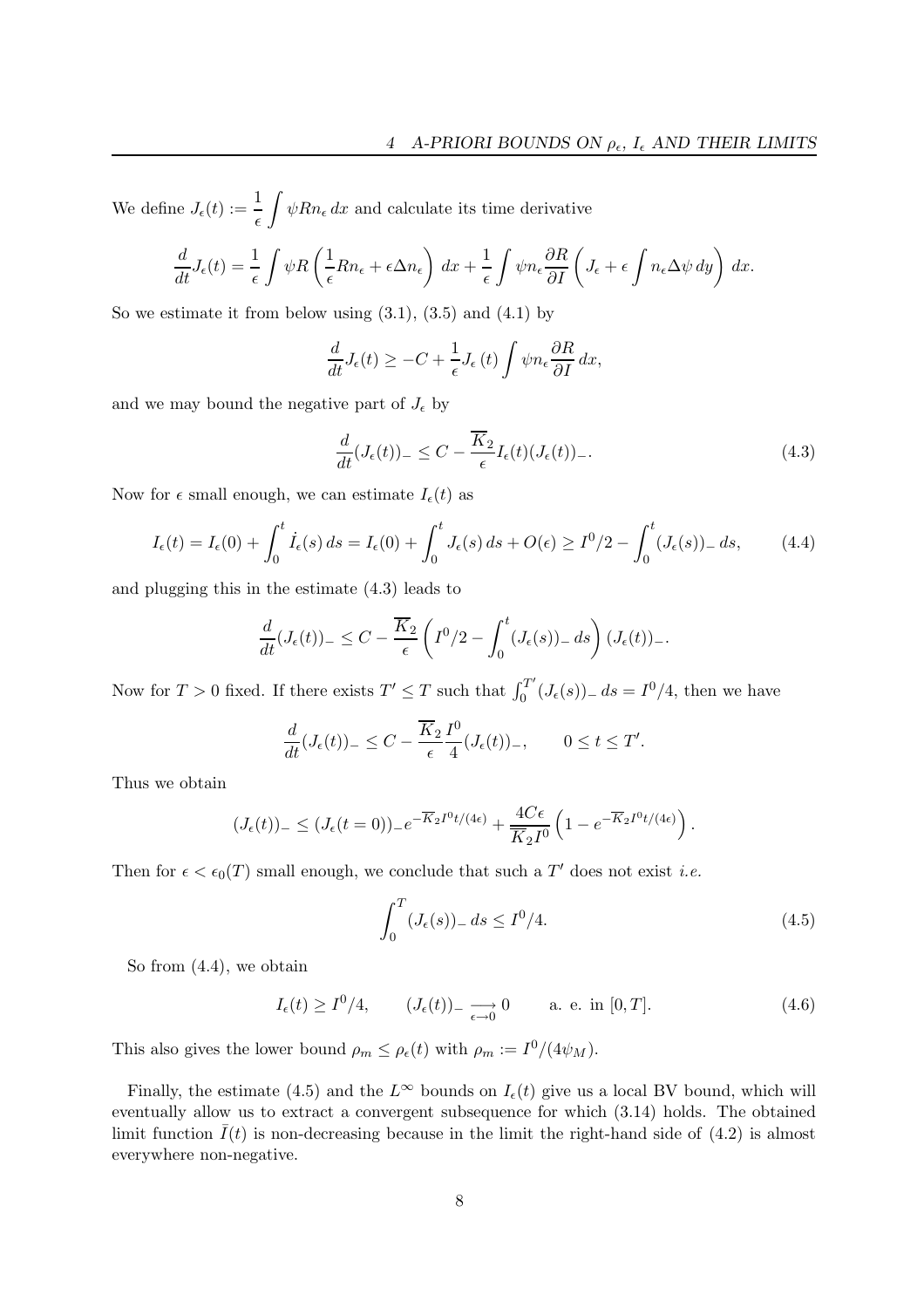## 5 Estimates on  $u_{\epsilon}$  and its limit u

In this section we introduce the major ingredient in our study, the function  $u_{\epsilon} := \epsilon \ln(n_{\epsilon})$ . We calculate

$$
\partial_t n_{\epsilon} = n_{\epsilon} \partial_t u_{\epsilon}/\epsilon, \quad \nabla n_{\epsilon} = n_{\epsilon} \nabla u_{\epsilon}/\epsilon, \quad \Delta n_{\epsilon} = n_{\epsilon} \Delta u_{\epsilon}/\epsilon + n_{\epsilon} |\nabla u_{\epsilon}|^2/\epsilon^2.
$$

Plugging this in (1.1), we obtain that  $u_{\epsilon}$  satisfies the Hamilton-Jacobi equation

$$
\begin{cases} \n\partial_t u_{\epsilon} = |\nabla u_{\epsilon}|^2 + R(x, I_{\epsilon}(t)) + \epsilon \Delta u_{\epsilon}, & x \in \mathbb{R}^d, \ t \ge 0, \\
u_{\epsilon}(t=0) = \epsilon \ln(n_{\epsilon}^0) := u_{\epsilon}^0. \n\end{cases} \tag{5.1}
$$

Our study of the concentration effect relies mainly on the asymptotic analysis of the family  $u_{\epsilon}$  and in particular on its uniform regularity. We will pass to the (classical) limit in (5.1), and this relies on the

**Lemma 5.1** With the assumptions of Theorem 3.1, we have for  $t > 0$ ,

$$
-\underline{L}_0 - \underline{L}_1|x|^2 - \epsilon 2d\underline{L}_1 t \le u_\epsilon(t, x) \le \overline{L}_0 - \overline{L}_1|x|^2 + \left(\overline{K}_0 + 2d\epsilon \overline{L}_1\right)t,\tag{5.2}
$$

$$
-2\underline{L}_1 \le D^2 u_\epsilon(t, x) \le -2\overline{L}_1. \tag{5.3}
$$

This Lemma relies on a welknown (and widely used) fact that the Hamilton-Jacobi equations have a regime of regular solutions with concavity assumptions,  $[1, 19]$ .

## 5.1 Quadratic estimates on  $u_{\epsilon}$

First we achieve an upper bound, defining  $\overline{u}_{\epsilon}(t,x) := \overline{L}_0 - \overline{L}_1|x|^2 + C_0(\epsilon)t$  with  $C_0(\epsilon) := \overline{K}_0 +$  $2d\epsilon \overline{L}_1$ , we obtain thanks to (3.3), (3.8) and (3.12) that  $\overline{u}_{\epsilon}(t=0) \ge u_{\epsilon}^0$  and

$$
\partial_t \overline{u}_{\epsilon} - |\nabla \overline{u}_{\epsilon}|^2 - R(x, I_{\epsilon}) - \epsilon \Delta \overline{u}_{\epsilon} \ge C_0(\epsilon) - 4\overline{L}_1^2 |x|^2 - \overline{K}_0 + \overline{K}_1 |x|^2 - 2d\epsilon \overline{L}_1 \ge 0.
$$

Next for the lower bound, we define  $\underline{u}_{\epsilon}(t,x) := -\underline{L}_0 - \underline{L}_1 |x|^2 - \epsilon C_1 t$  with  $C_1 := 2d\underline{L}_1$ , we have  $u_{\epsilon}(t=0) \leq u_{\epsilon}^{0}$  and

$$
\partial_t \underline{u}_\epsilon - |\nabla \underline{u}_\epsilon|^2 - R(x, I_\epsilon) - \epsilon \Delta \underline{u}_\epsilon \le -\epsilon C_1 - 4\underline{L}_1^2 |x|^2 + \underline{K}_1 |x|^2 + \epsilon 2d\underline{L}_1 \le 0.
$$

This concludes the proof of the first part of Lemma 5.1 *i.e.* inequality 5.2.

## 5.2 Bounds on  $D^2u_{\epsilon}$

We show that the semi-convexity and the concavity of the initial data is preserved by equation (5.1). For a unit vector  $\xi$ , we use the notation  $u_{\xi} := \nabla_{\xi} u_{\epsilon}$  and  $u_{\xi\xi} := \nabla_{\xi\xi}^2 u_{\epsilon}$  to obtain

$$
u_{\xi t} = R_{\xi}(x, I) + 2\nabla u \cdot \nabla u_{\xi} + \epsilon \Delta u_{\xi},
$$
  

$$
u_{\xi\xi t} = R_{\xi\xi}(x, I) + 2\nabla u_{\xi} \cdot \nabla u_{\xi} + 2\nabla u \cdot \nabla u_{\xi\xi} + \epsilon \Delta u_{\xi\xi}.
$$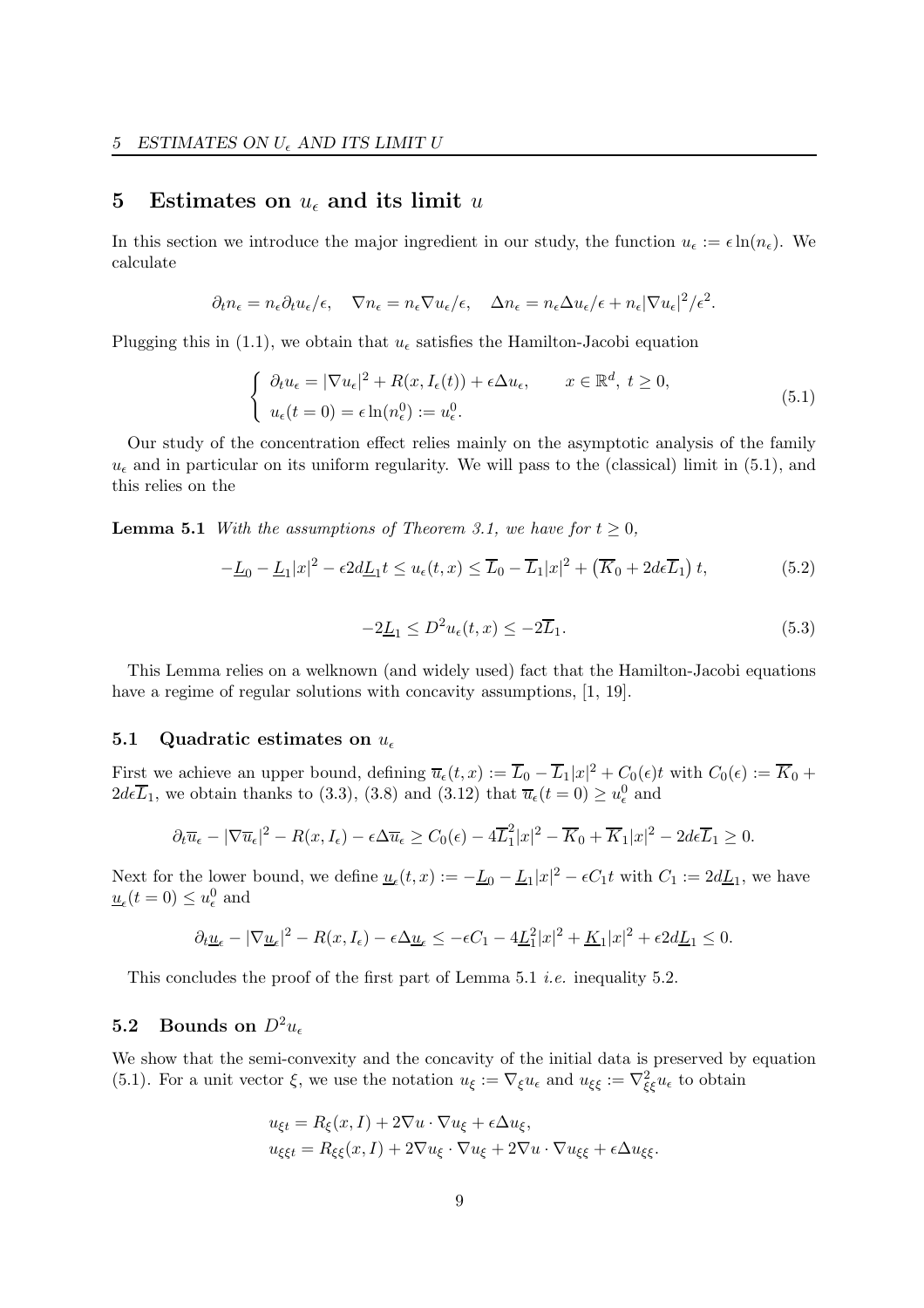The first step is to obtain a lower bound on the second derivative *i.e.* semi-convexity. It can be obtained in the same way as in [24]: Using  $|\nabla u_{\xi}| \geq |u_{\xi\xi}|$  and the definition  $w(t,x) :=$  $\min_{\xi} u_{\xi\xi}(t,x)$  leads to the inequality

$$
\partial_t \underline{w} \ge -2\underline{K}_1 + 2\underline{w}^2 + 2\nabla u \cdot \nabla \underline{w} + \epsilon \Delta \underline{w}.
$$

By a comparison principle and assumptions (3.9), (3.12), we obtain

$$
\underline{w} \ge -2\underline{L}_1. \tag{5.4}
$$

At every point  $(t, x) \in \mathbb{R}^+ \times \mathbb{R}^d$ , we can choose an orthonormal basis such that  $D^2u_{\epsilon}(t, x)$  is diagonal because every symmetric matrix can be diagonalized by an orthogonal matrix. So we can estimate the mixed second derivatives in terms of  $u_{\xi\xi}$ . Especially we have  $|\nabla u_{\xi}| = |u_{\xi\xi}|$ .

This enables us to show concavity in the next step. We start from the definition  $\overline{w}(t,x) :=$ max<sub> $\epsilon$ </sub>  $u_{\xi\xi}(t,x)$  and the inequality

$$
\partial_t \overline{w} \le -2\overline{K}_1 + 2\overline{w}^2 + 2\nabla u \cdot \nabla \overline{w} + \epsilon \Delta \overline{w}.
$$

By a comparison principle and assumptions (3.9), (3.12), we obtain

$$
\overline{w} \le -2\overline{L}_1. \tag{5.5}
$$

From the space regularity gained and (3.9), we obtain  $\nabla u_{\epsilon}$  locally uniformly bounded and thus from (5.1) for  $\epsilon < \epsilon_0$  that  $\partial_t u_{\epsilon}$  is locally uniformly bounded.

### 5.3 Passing to the limit

From the regularity obtained in section 5.2, it follows that we can extract a subsequence such that, for all  $T > 0$ ,

$$
u_{\epsilon}(t,x) \xrightarrow[\epsilon \to 0]{} u(t,x) \text{ strongly in } L^{\infty}\left(0,T;W_{loc}^{1,\infty}(\mathbb{R}^d)\right),
$$
  

$$
u_{\epsilon}(t,x) \xrightarrow[\epsilon \to 0]{} u(t,x) \text{ weakly-* in } L^{\infty}\left(0,T;W_{loc}^{2,\infty}(\mathbb{R}^d)\right) \cap W^{1,\infty}\left(0,T;L_{loc}^{\infty}(\mathbb{R}^d)\right)
$$

and

$$
-\underline{L}_0 - \underline{L}_1 |x|^2 \le u(t, x) \le \overline{L}_0 - \overline{L}_1 |x|^2 + \overline{K}_0 t, \quad -2\underline{L}_1 \le D^2 u(t, x) \le -2\overline{L}_1 \quad \text{a.e.} \tag{5.6}
$$

$$
u \in W^{1,\infty}_{\text{loc}}(\mathbb{R}^+ \times \mathbb{R}^d). \tag{5.7}
$$

,

Notice that the uniform  $W^{2,\infty}_{loc}(\mathbb{R}^d)$  regularity also allows to differentiate the equation in time, and find

$$
\frac{\partial^2}{\partial t^2}u = \frac{\partial}{\partial I}R(x, I(t))\frac{dI(t)}{dt} + 2\nabla u \cdot [\nabla R(x, I(t)) + D^2 u \cdot \nabla u].
$$

This is not enough to have  $C^1$  regularity on u.

We also obtain that u satisfies in the viscosity sense (modified as in  $[4, 24]$ ) the equation

$$
\begin{cases}\n\frac{\partial}{\partial t}u = R(x, I(t)) + |\nabla u|^2, \\
\max_{\mathbb{R}^d} u(t, x) = 0.\n\end{cases}
$$
\n(5.8)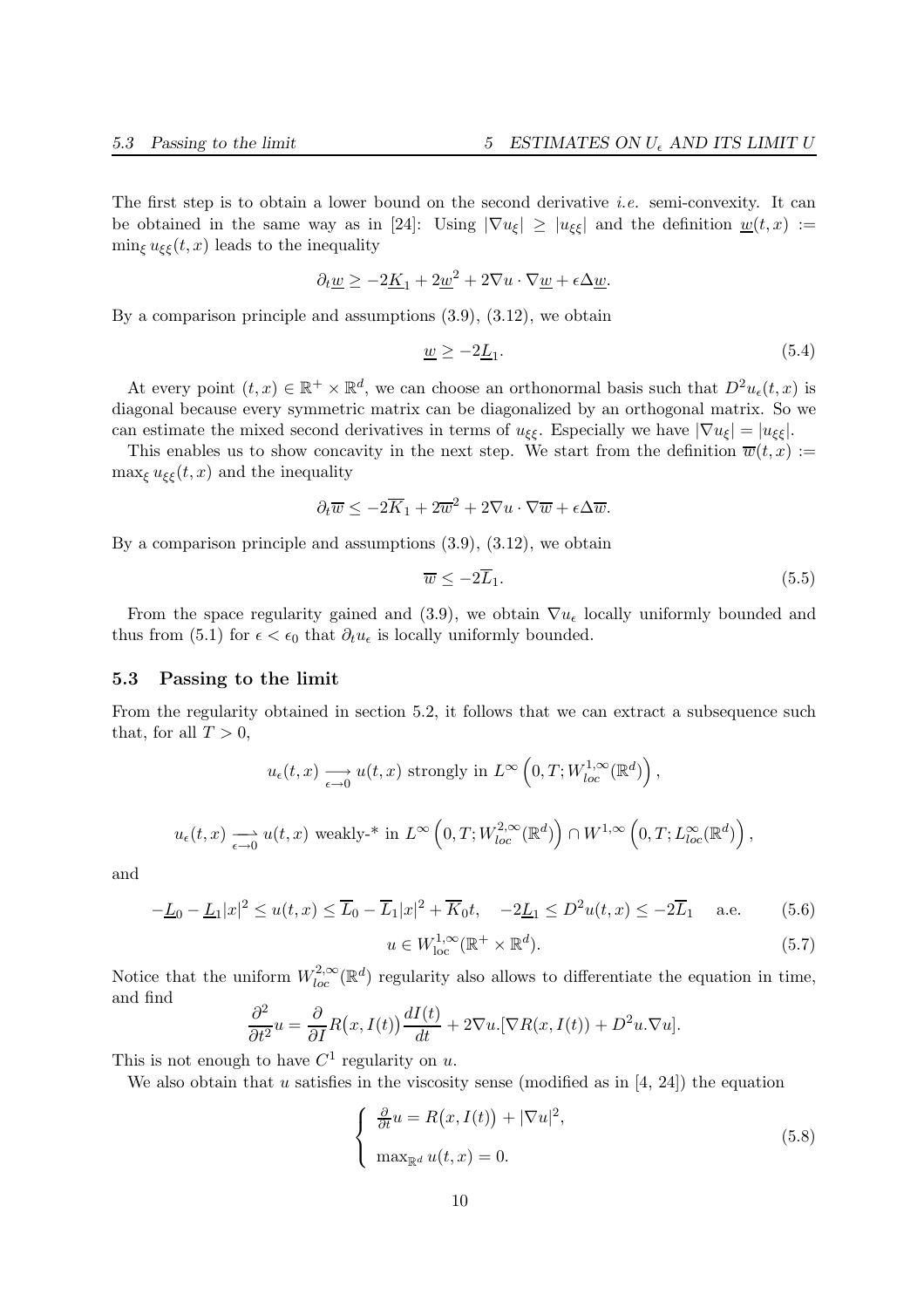The constraint that the maximum vanishes is achieved, as in [3], from the a priori bounds on  $I_{\epsilon}$ and (5.6).

In particular  $u$  is strictly concave, therefore it has exactly one maximum. This proves  $(3.15)$ i.e. n stays monomorphic and characterizes the Dirac location by

$$
\max_{\mathbb{R}^d} u(t, x) = 0 = u(t, \bar{x}(t)).
$$
\n(5.9)

Moreover, as in [24] we can achieve  $(3.16)$  at each Lebesgue point of  $I(t)$ .

This completes the proof of Theorem 3.1.

## 6 Canonical equation, time asymptotic

With the additional assumptions  $(3.6)$  and  $(3.10)$ , we can write our form of the canonical equation and show long-time behavior. To do so, we first show that the third derivative is bounded. This allows us to establish rigorously the canonical equation while it was only formally given in [13, 24]. From this equation, we obtain regularity on  $\bar{x}$  and  $\bar{I}$ . For long-time behavior we show that  $\bar{I}$  is strictly increasing as long as  $\nabla R(\bar{x}, \bar{I}) \neq 0$  and this is based on the gradient flow structure of the equation.

### 6.1 Bounds on third derivatives of  $u_{\epsilon}$

For the unit vectors  $\xi$  and  $\eta$ , we use the notation  $u_{\xi} := \nabla_{\xi} u_{\epsilon}$ ,  $u_{\xi\eta} := \nabla_{\xi\eta}^2 u_{\epsilon}$  and  $u_{\xi\xi\eta} := \nabla_{\xi\xi\eta}^3 u_{\epsilon}$ to derive

$$
\partial_t u_{\xi\xi\eta} = 4\nabla u_{\xi\eta} \cdot \nabla u_{\xi} + 2\nabla u_{\eta} \cdot \nabla u_{\xi\xi} + 2\nabla u \cdot \nabla u_{\xi\xi\eta} + R_{\xi\xi\eta} + \epsilon \Delta u_{\xi\xi\eta}.
$$

Again we can can fix a point  $(t, x)$  and choose an orthonormal basis such that  $D^2(\nabla_\eta u_\epsilon(t, x))$ is diagonal. Let us define

$$
M_1(t) := \max_{x,\xi,\eta} u_{\xi\xi\eta}(t,x).
$$

Since  $-u_{\xi\xi\eta}(t,x) = \nabla_{-\eta} u_{\xi\xi}(t,x)$ , we have  $M_1(t) = \max_{x,\xi,\eta} |u_{\xi\xi\eta}(t,x)|$ . So with the maximum principle we obtain

$$
\frac{d}{dt}M_1 \le 4dM_1 \|D^2 u_{\epsilon}\|_{\infty} + 2dM_1 \|D^2 u_{\epsilon}\|_{\infty} + R_{\xi\xi\eta}.
$$

Assumption (3.10) gives us a bound on  $M_1(t = 0)$ . So we obtain a L<sup>∞</sup>-bound on the third derivative uniform in  $\epsilon$ .

## 6.2 Maximum points of  $u_{\epsilon}$

Now we wish to establish the canonical equation. We denote the maximum point of  $u_{\epsilon}(t, \cdot)$  by  $\bar{x}_{\epsilon}(t).$ 

Since  $u_{\epsilon} \in C^2$ , at maximum points we have  $\nabla u_{\epsilon}(t, \bar{x}_{\epsilon}(t)) = 0$  and thus

$$
\frac{d}{dt}\nabla u_{\epsilon}\big(t,\bar{x}_{\epsilon}(t)\big) = 0.
$$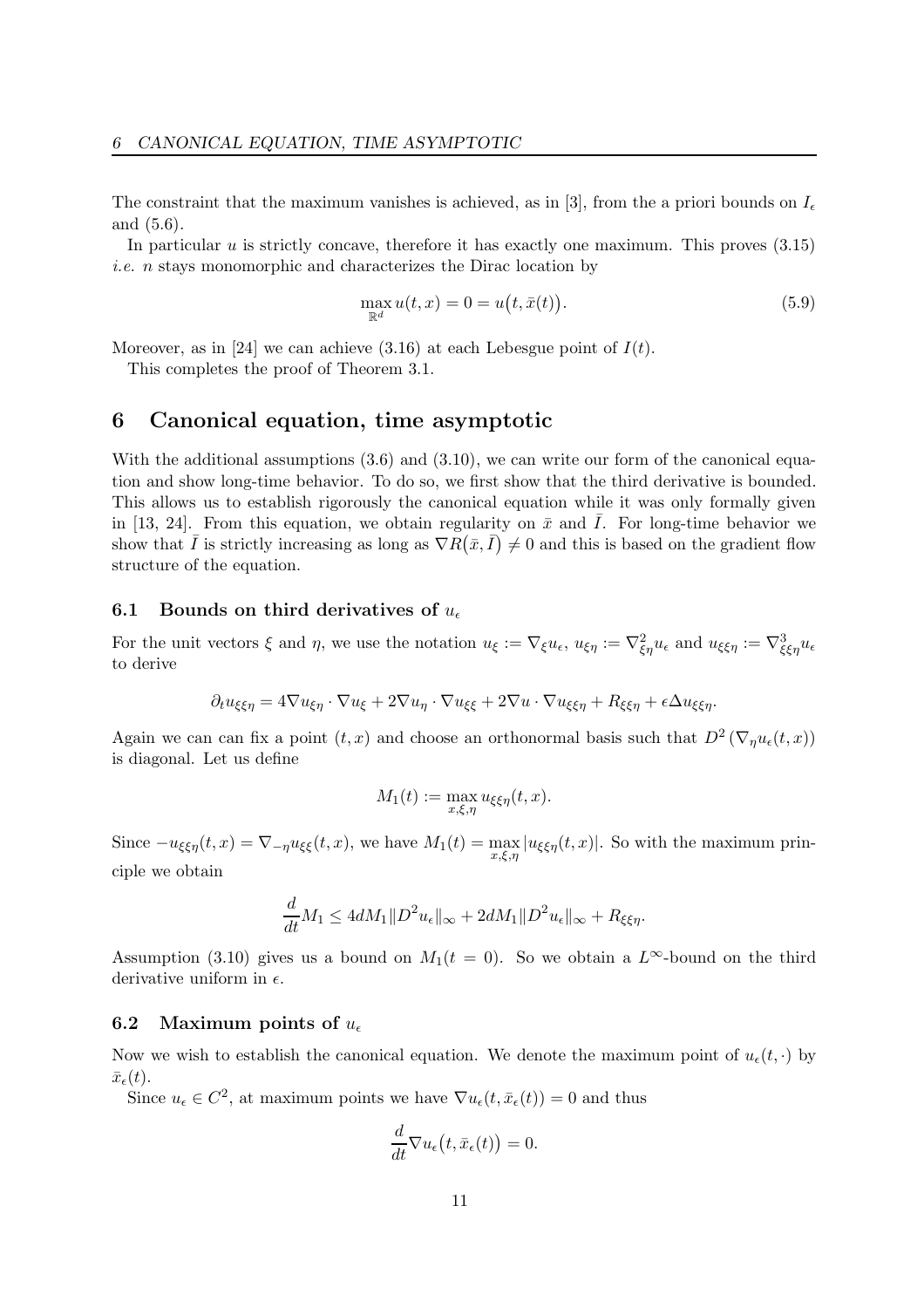The chain rule gives

$$
\frac{\partial}{\partial t}\nabla u_{\epsilon}(t,\bar{x}_{\epsilon}(t)) + D_x^2 u_{\epsilon}(t,\bar{x}_{\epsilon}(t))\dot{\bar{x}}_{\epsilon}(t) = 0,
$$

and using the equation  $(5.1)$ , it follows further that, for almost every t,

$$
D_x^2 u_{\epsilon}(t, \bar{x}_{\epsilon}(t)) \dot{\bar{x}}_{\epsilon}(t) = -\frac{\partial}{\partial t} \nabla u_{\epsilon}(t, \bar{x}_{\epsilon}(t)) = -\nabla_x R(\bar{x}_{\epsilon}(t), I_{\epsilon}(t)) - \epsilon \Delta \nabla_x u_{\epsilon}.
$$

Due to the uniform in  $\epsilon$  bound on  $D^3u_{\epsilon}$  and  $R \in C^2$ , we can pass to the limit in this equation and arrive at

$$
\dot{\bar{x}}(t) = \left(-D^2u(\bar{x}(t), t)\right)^{-1} \cdot \nabla_x R(\bar{x}(t), \bar{I}(t)) \quad a.e.
$$

But we can obtain further regularity in the limit and obtain the equations in the classical sense. We first notice that, from  $R(\bar{x}(t), \bar{I}(t)) = 0$  and the assumptions (3.3),  $\bar{x}(t)$  is bounded in  $L^{\infty}(\mathbb{R}^+)$ . So we obtain that  $\bar{x}(t)$  is bounded in  $W^{1,\infty}(\mathbb{R}^+)$ . Because  $I \mapsto R(\cdot, I)$  is invertible, it follows that  $\bar{I}(t)$  is bounded in  $W^{1,\infty}(\mathbb{R}^+)$ ; more precisely we may differentiate the relation (3.16) (because  $R \in C^2$ ) and find a differential equation on  $I(t)$  that will be used later:

$$
\dot{\bar{x}}(t) \cdot \nabla_x R + \dot{\bar{I}}(t) \nabla_I R = 0.
$$

This completes the proof of Theorem 3.2.

#### 6.3 Long-time behaviour

It remains to prove the long time behaviour stated in Theorem 3.3.

We start from the canonical equation

$$
\frac{d}{dt}\bar{x}(t) = (-D^2u)^{-1}\nabla R(\bar{x}(t),\bar{I}(t)),
$$

and use some kind of gradient flow structure. We calculate

$$
\frac{d}{dt}R(\bar{x}(t),\bar{I}(t)) = \nabla R(\bar{x}(t),\bar{I}(t))\frac{d}{dt}\bar{x}(t) + R_I(\bar{x}(t),\bar{I}(t))\frac{d\bar{I}}{dt}
$$
\n
$$
= \nabla R(\bar{x}(t),\bar{I}(t))(-D^2u)^{-1}\nabla R(\bar{x}(t),\bar{I}(t)) + R_I(\bar{x}(t),\bar{I}(t))\frac{d\bar{I}}{dt}.
$$

Now we also know from (3.16) that the left hand side vanishes. Then, we obtain

$$
\frac{d}{dt}\overline{I}(t) = \frac{-1}{R_I(\overline{x}(t),\overline{I}(t))} \nabla R(\overline{x}(t),\overline{I}(t)) (-D^2u)^{-1} \nabla R(\overline{x}(t),\overline{I}(t)) \ge 0.
$$

The inequality is strict as long as  $\bar{I}(t) < I_M$ . Consequently, we recover that  $\bar{I}(t)$  is nondecreasing, as  $t \to \infty$ ,  $\bar{I}(t)$  converges, and subsequences of  $\bar{x}(t)$  converge also (recall that  $\bar{x}(t)$  is bounded). But we discover that the only possible limits are such that  $\nabla R(\bar{x}_{\infty},I_{\infty})=0$ . With relation (3.16), assumptions (3.2) and (3.5) this identifies the limit as announced in Theorem 3.3.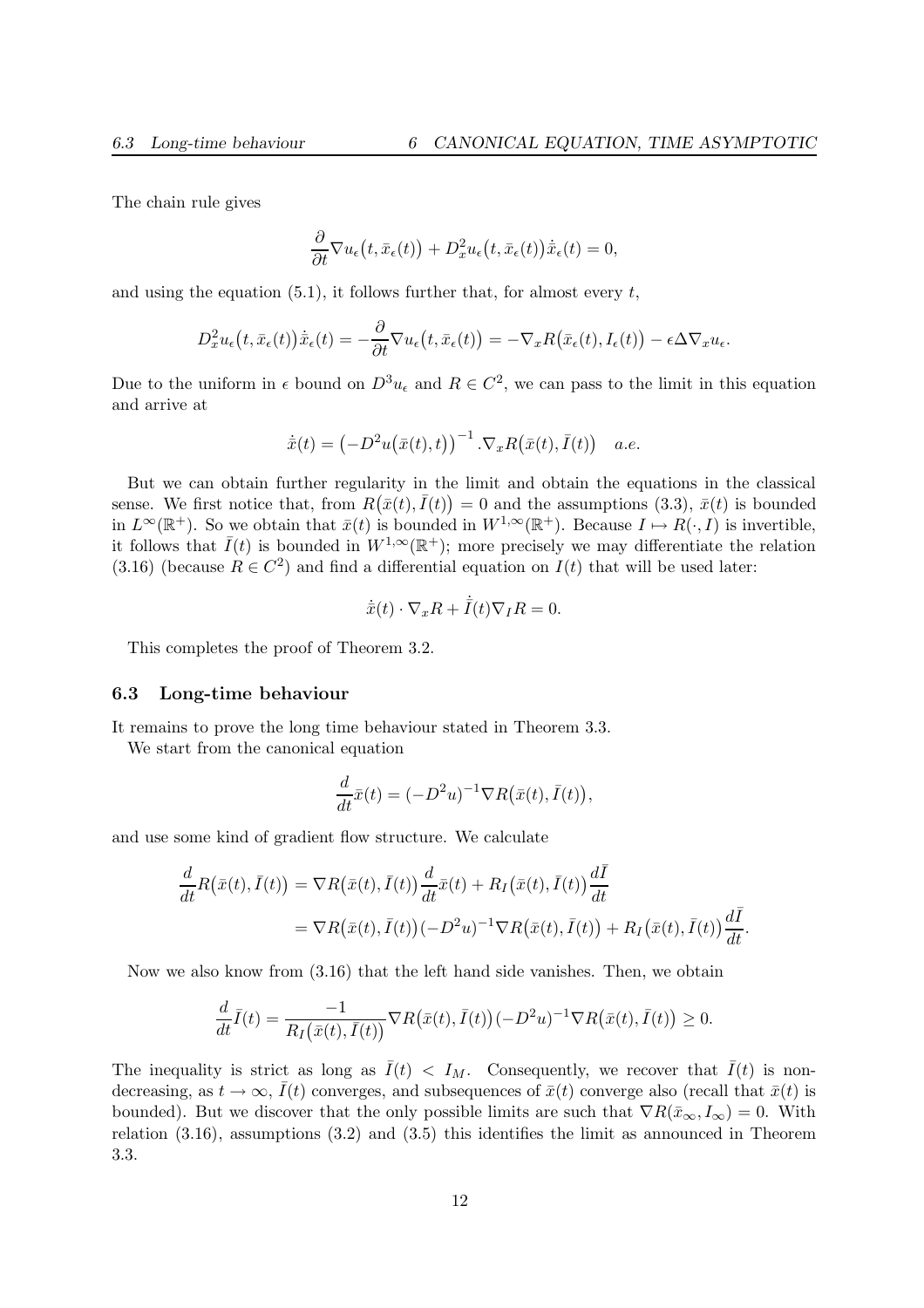

Figure 1: Dynamics of the density n with asymmetric initial data  $(7.1)$  (left) and symmetric initial data (7.2) (left). These computations illustrate the effect of the matrix  $(-D^2u)^{-1}$  in the dynamics of the concentration point according to the form of canonical equation (3.17).

# 7 Numerics

The canonical equation is not self-contained because the effect of mutations appears through the matrix  $(-D^2u)^{-1}$ . Nevertheless it can be used to explain several effects. The purpose of this section is firstly to illustrate how it acts on the dynamics, secondly to see the effect of  $\epsilon$ being not exactly zero, and thirdly to explain why it is generic, in high dimensions as well as in one dimension [24] that pointwise Dirac masses (and not on curves) can exist.

We first illustrate the fact that a isotropic approximation of a Dirac mass will give rise to different dynamics than an anisotropic. This anisotropy is measured with  $u$  and we choose two initial data. In the first case  $-D^2u^0$  is "far" from the identity matrix and in the second case it is isotropic:

$$
n_0(x, y) = C_{\text{mass}} \exp(-(x - .7)^2/\epsilon - 5(y - .7)^2/\epsilon),\tag{7.1}
$$

$$
n_0(x, y) = C_{\text{mass}} \exp(-2.4(x - .7)^2/\epsilon - 2.4(y - .7)^2/\epsilon). \tag{7.2}
$$

We also choose a growth rate  $R$  with gradient along the diagonal:

$$
R(x, y, I) = 2 - I - (x + y).
$$
\n(7.3)

Here although, we start with initial data centered on the diagonal and  $\nabla R$  pointing along the diagonal to the origin, the concentration point leaves the diagonal with the anisotropic initial data (7.1) (cf. Figure 1 (a)). The isotropic initial data moves along the diagonal as expected by symmetry reasons (cf. Figure 1 (b)).

The numerics has been performed in Matlab with parameters as follows. The three plots correspond to  $t = 0$ , 40 and 80 in units of dt:  $\epsilon$  is chosen to be 0.005 and  $C_{\text{mass}}$  such that the initial mass in the computational domain is equal to 0.3. The equation is solved by an implicit-explicit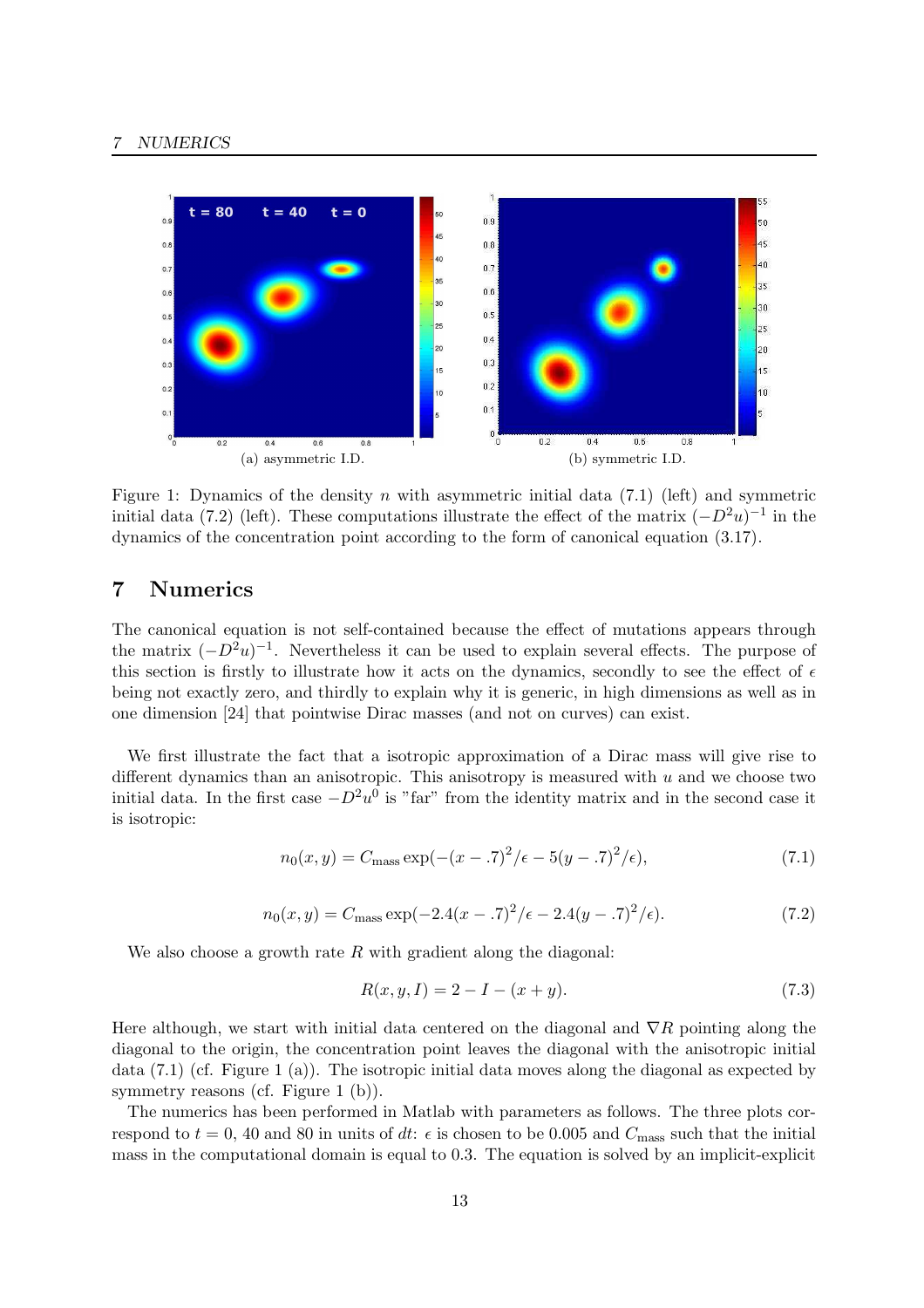finite-difference method on square grid consisting of  $100 \times 100$  points (time step  $dt = 0.01$ ).

The second example is to illustrate the role of the parameter  $\epsilon$  for symmetric initial data:

$$
n_0(x, y) = C_{\text{mass}} \exp(-(x - .3)^2/\epsilon - (y - .3)^2/\epsilon),\tag{7.4}
$$

$$
R(x, y, I(t)) = 0.9 - I + 5(y - .3)^{2}_{+} + 2.3(x - .3) \quad \text{with } I(t) := \int n(t, x) dx. \tag{7.5}
$$

In this example, we start with symmetric initial data centered on the line  $y = 0.3$  and the gradient of R along this line  $(y = 0.3)$  is  $(1, 0)$ . Hence, the canonical equation in the limit  $\epsilon = 0$ predicts a motion in the  $x$  direction on this line. One however observes in Figure 2 that the maximum point leaves this line because  $\epsilon$  does not vanish. Notice that  $R \equiv 0$  below the line  $y = 0.3$ .

In this computation, performed with Matlab,  $\epsilon$  is chosen to be 0.004,  $C_{\text{mass}}$  such that the initial mass in the computational domain is equal to 0.3 and square grid consisting of  $150 \times 150$ points (time step  $dt = 8.8889 \cdot 10^{-4}$ ).



Figure 2: This figure illustrates the effect of  $\epsilon$  being not exactly zero. The dynamics of the density n with symmetric initial data is plotted for  $t = 0$ , 160 and 220 in units of dt and the limiting behavior is a motion along the axis  $y = 0.3$ .

With our third example we wish to illustrate that, except in particular symmetric geometries, only a single Dirac mass can be sustained by our Lotka-Volterra equations. We place initially two symmetric deltas on the  $x$  and the  $y$ -axis:

$$
n_0(x,y) = C_{\text{mass}} \left[ \exp\left( -\frac{2.4}{\epsilon} \left( (x - .25\sqrt{2})^2 + y^2 \right) \right) + \exp\left( -\frac{2.4}{\epsilon} \left( (y - .25\sqrt{2})^2 + x^2 \right) \right) \right],
$$
\n(7.6)

We seek for asymmetry in the growth rate  $R$  under the form

$$
R(x, y, I) = 3 - 1.5I + 5.6(y^2 + R_e x^2). \tag{7.7}
$$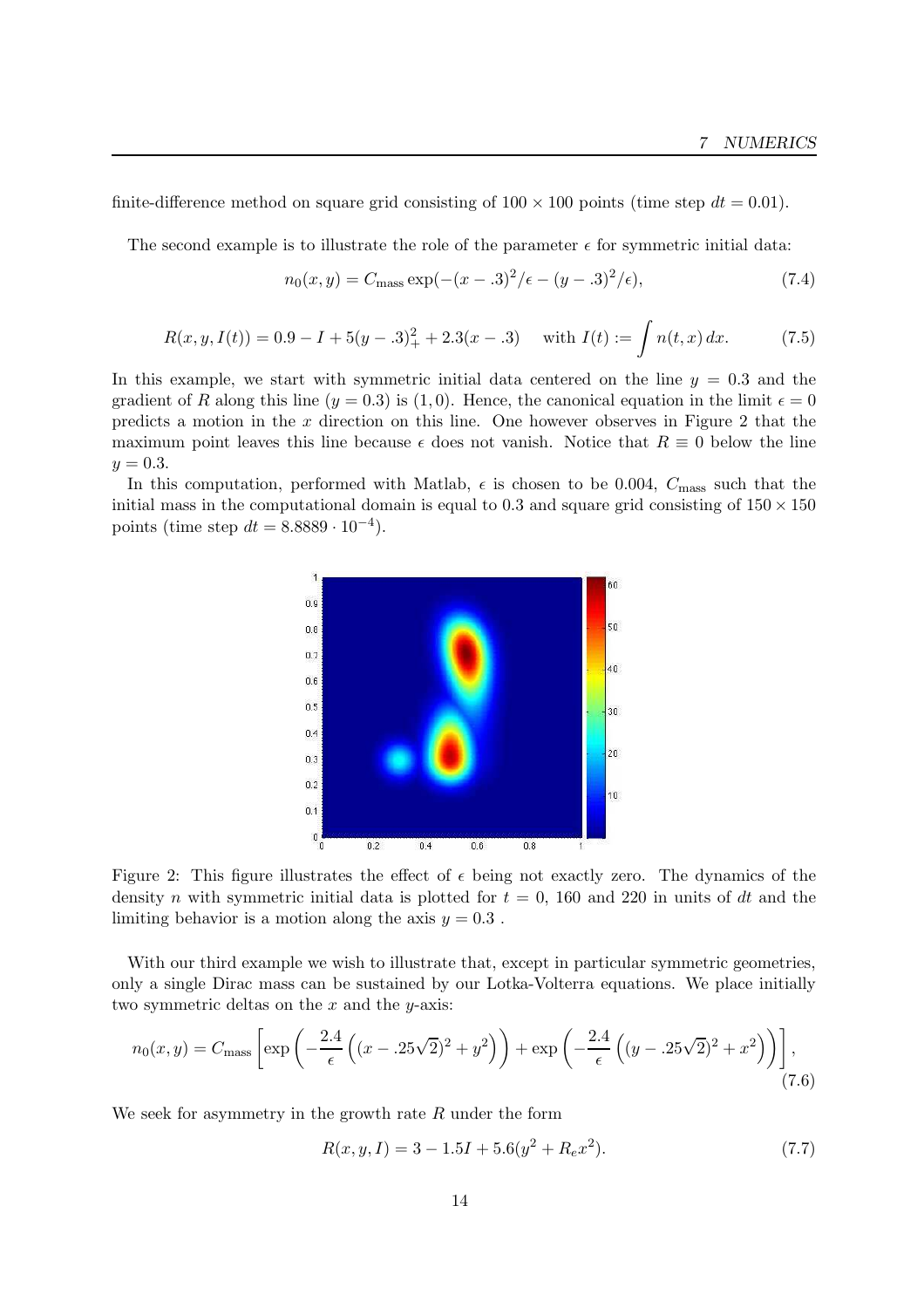

Figure 3: This figure illustrates that, except particular symmetry conditions, a single Dirac mass is exhibited by Lotka-Volterra equations. We depict the density  $n$  with asymmetric (left) and symmetric (right) growth rate R plotted for  $t = 5$ , 90 and 180 in units of dt.

In the special case  $R_e = 1$ , all isolines of R are circles then the two concentration points just move symmetrically to the origin cf. 3 (b). However, if we choose  $R_e = 1.1$  *i.e.* all isolines of R are ellipses then one of the two concentration points disappears cf. Figure 3 (a). The intuition behind is that the canonical equation (3.17) should hold for the two points. However the constraint (3.16) given by  $\rho(t)$  is the same for the two points and this is a contradiction. One of the two points has to disappear right away.

The numerics is performed with  $\epsilon = 0.003$  and  $C_{\text{mass}}$  such that the initial mass in the computational domain is equal to 0.3. The equation is solved by an implicit-explicit finite-difference method on square grid consisting of  $100 \times 100$  points (time step  $dt = 0.001$ ).

## 8 Extension: non-constant diffusion

Our results can be extended to include a diffusion coefficient depending on  $x$ . This leads to the equation

$$
\partial_t n_{\epsilon} - \epsilon \nabla \cdot (b(x) \nabla n_{\epsilon}) = \frac{n_{\epsilon}}{\epsilon} R\big(x, I_{\epsilon}(t)\big), \qquad t > 0, \ x \in \mathbb{R}^d. \tag{8.1}
$$

Our assumptions on b are that there are positive constants  $b_m$ ,  $b_M$ ,  $B_1$ ,  $B_2$  and  $B_3$  such that

$$
b_m \le b \le b_M, \qquad |\nabla b(x)| \le B_1 \frac{1}{1+|x|}, \qquad |Tr(D^2 b(x))| \le B_2 \frac{1}{(1+|x|)^2}, \qquad |D^3 b| \le B_3.
$$
\n
$$
(8.2)
$$

Our assumptions on the initial data and on R are the same, as before  $(3.1)$ – $(3.11)$ . However, we have to supplement the assumption  $(3.5)$  to take b into account:

$$
\nabla b \cdot \nabla(\psi R) \ge -K_3. \tag{8.3}
$$

These assumptions will in the following allow us to obtain a gradient bound

$$
|\nabla u_{\epsilon}(t,x)| \le C_{\nabla u}(1+|x|). \tag{8.4}
$$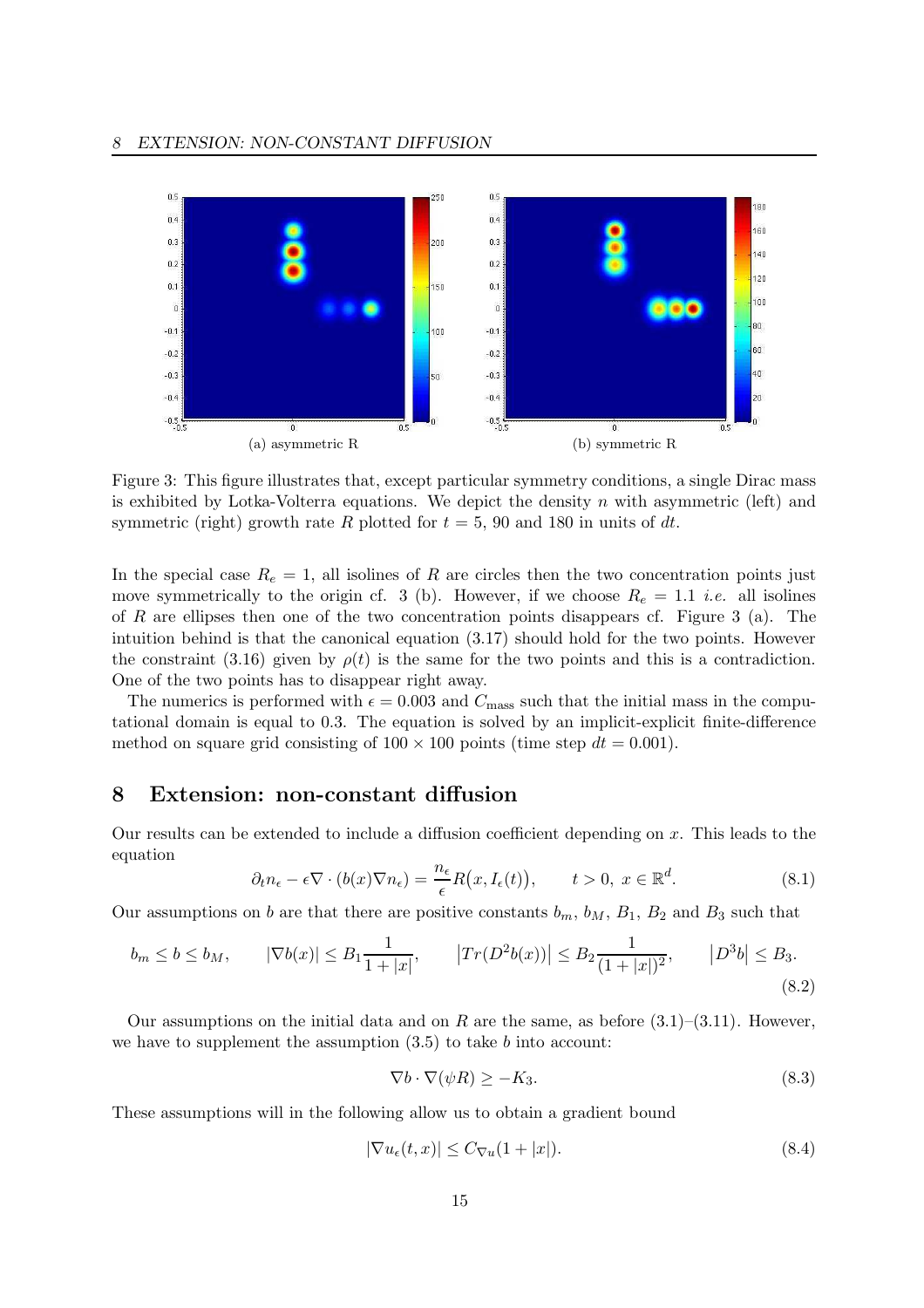This bound enables us to formulate the compatibility conditions which replace (3.8): we need

$$
B_2 C_{\nabla u}^2 - 2\overline{K}_1 < 0\tag{8.5}
$$

and define

$$
\overline{K}_b := \frac{2B_1 - \sqrt{4B_1^2 - 2b_M \left(B_2 C_{\nabla u}^2 - 2\overline{K}_1\right)}}{b_M},
$$
\n
$$
\underline{K}_b := \frac{-2B_1 - \sqrt{4B_1^2 + 2b_m \left(B_2 C_{\nabla u}^2 + 2\underline{K}_1\right)}}{b_m},
$$

to require

$$
-\underline{K}_b \le D^2 u_\epsilon^0 \le -\overline{K}_b,\tag{8.6}
$$

$$
4b_M \overline{L}_1^2 \le \overline{K}_1 \le \underline{K}_1 \le 4b_m \underline{L}_1^2. \tag{8.7}
$$

Our goal is to prove the following

**Theorem 8.1 (Convergence)** Assume  $(3.1)-(3.5)$ ,  $(3.8)$ ,  $(8.2)$ ,  $(8.3)$ ,  $(8.5)$ ,  $(8.6)$  and  $(8.7)$ . Then the solution  $n_{\epsilon}$  to (8.1) satisfies for all  $T > 0$ , for  $\epsilon$  small enough and  $t \in [0, T]$ 

$$
0 < \rho_m \le \rho_\epsilon(t) \le \rho_M + C\epsilon^2, \qquad I_m \le I_\epsilon(t) \le I_M + C\epsilon^2 \quad a.e. \tag{8.8}
$$

Moreover, there is a subsequence  $I_{\epsilon}$  such that

$$
I_{\epsilon}(t) \underset{\epsilon \to 0}{\longrightarrow} \bar{I}(t) \quad in \ L_{loc}^{1}(\mathbb{R}^{+}), \quad I_{m} \le \bar{I}(t) \le I_{M} \quad a.e., \tag{8.9}
$$

and  $I(t)$  is non-decreasing. Furthermore, we have weakly in the sense of measures for a subsequence  $n_{\epsilon}$ 

$$
n_{\epsilon}(t,x) \xrightarrow[\epsilon \to 0]{} \bar{\rho}(t) \delta\big(x - \bar{x}(t)\big),\tag{8.10}
$$

and the pair  $(\bar{x}(t), \bar{I}(t))$  also satisfies

$$
R(\bar{x}(t),\bar{I}(t)) = 0 \quad a.e. \tag{8.11}
$$

Theorem 8.2 (Form of canonical equation) With the assumptions (3.1)-(3.8), (3.10), (3.11),  $(8.2), (8.3), (8.5), (8.6)$  and  $(8.7), \bar{x}$  is a  $W^{1,\infty}(\mathbb{R}^+)$ -function satisfying

$$
\dot{\bar{x}}(t) = \left(-D^2 u(t, \bar{x}(t))\right)^{-1} \cdot \nabla_x R(\bar{x}(t), \bar{I}(t)), \quad \bar{x}(0) = \bar{x}^0,
$$
\n(8.12)

with  $u(t,x)$  a  $C^2$ -function given below in  $(8.21)$ ,  $D^3u \in L^\infty(\mathbb{R}^d)$ , and initial data  $\bar{x}^0$  given in (3.11). Furthermore, we have  $\bar{I}(t) \in W^{1,\infty}(\mathbb{R}^+).$ 

The end of this section is devoted to the proof of these Theorems. The a priori bounds (8.8),  $(8.9)$  on  $\rho_{\epsilon}$  and  $I_{\epsilon}$  can be established as before.

As before we study the function  $u_{\epsilon} := \epsilon \ln(n_{\epsilon})$ . We obtain that  $u_{\epsilon}$  satisfies the Hamilton-Jacobi equation

$$
\begin{cases} \n\partial_t u_{\epsilon} = R(x, I_{\epsilon}(t)) + b|\nabla u_{\epsilon}|^2 + \epsilon \nabla b \cdot \nabla u_{\epsilon} + \epsilon b \Delta u_{\epsilon}, & t > 0, \ x \in \mathbb{R}^d, \\ \n u_{\epsilon}(t=0) = \epsilon \ln(n_{\epsilon}^0). \n\end{cases} \tag{8.13}
$$

In order to adapt our method to this equation we need a bound on the gradient of  $u_{\epsilon}$ . We achieve this following arguments in [20, 3]: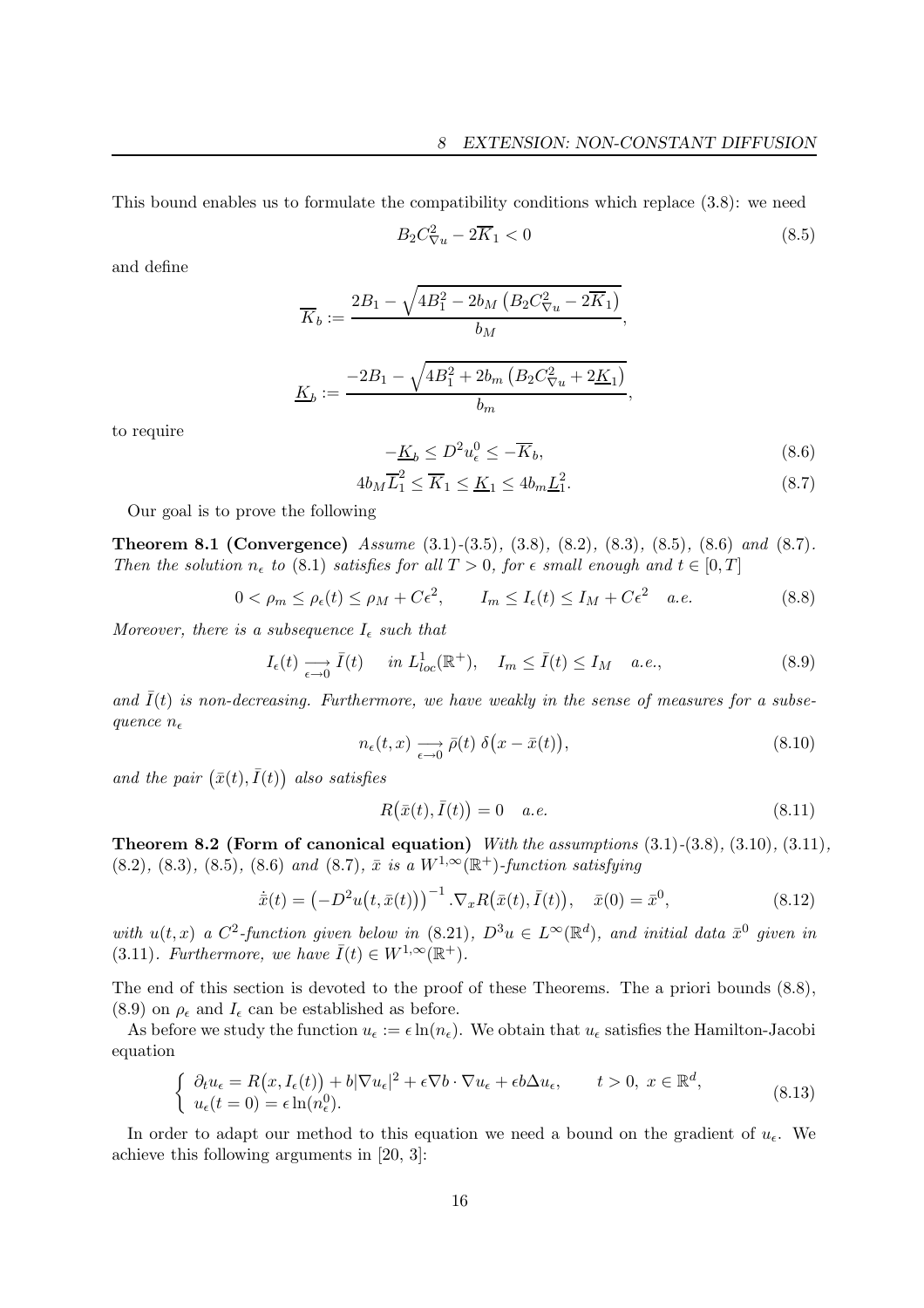**gradient bound** Let us define  $v(t, x)$  by  $u_{\epsilon} = K_v - v^2$  where we choose  $K_v$  large enough to have  $v > \delta > 0$  on  $[0, T]$  uniform in  $\epsilon$ . We calculate

 $\nabla u_{\epsilon} = -2v\nabla v$  and  $\Delta u_{\epsilon} = -2v\Delta v - 2|\nabla v|^2$ 

and obtain from (8.13)

$$
-2v\partial_t v = R + 4bv^2|\nabla v|^2 - 2\epsilon\nabla b \cdot v\nabla v - 2\epsilon vb\Delta v - 2\epsilon b|\nabla v|^2. \tag{8.14}
$$

Dividing by  $-2v$ , taking the derivative with respect to  $x_i$  and defining  $p := \nabla v$ , we have

$$
\partial_t p_i = -\left(\frac{R}{2v}\right)_{x_i} - 2p_i b |p|^2 - 2v b_{x_i} |p|^2 - 4v b p \cdot \nabla p_i + \epsilon \nabla b_{x_i} \cdot p + \epsilon \nabla b \cdot \nabla p_i
$$

$$
+ \epsilon b_{x_i} \Delta v + \epsilon b \Delta p_i + \epsilon \frac{b_{x_i}}{v} |p|^2 - \epsilon \frac{b}{v^2} |p|^2 p_i + 2\epsilon \frac{b}{v} p \cdot \nabla p_i.
$$

Multiplying (8.14) by  $\frac{b_{x_i}}{2bv}$  and adding to the equation above, we obtain

$$
\partial_t \left( p_i - \frac{b_{x_i}v}{b} \right) = -\left( \frac{R}{2v} \right)_{x_i} - 2p_ib|p|^2 - 2vb_{x_i}|p|^2 - 4vbp \cdot \nabla p_i + \epsilon \nabla b_{x_i} \cdot p + \epsilon \nabla b \cdot \nabla p_i
$$

$$
+ \epsilon b \Delta p_i + \epsilon \frac{b_{x_i}}{v} |p|^2 - \epsilon \frac{b}{v^2} |p|^2 p_i + 2\epsilon \frac{b}{v} p \cdot \nabla p_i + \frac{b_{x_i}R}{2bv} + 2b_{x_i}v|p|^2 - \epsilon \frac{b_{x_i}}{b} \nabla b \cdot p - \epsilon \frac{b_{x_i}}{v}|p|^2.
$$

Now we define

$$
M_b(t) := \max_{i,x} [(p_i)_-, (p_i)_+] \ge 0.
$$
\n(8.15)

For  $\max_{i,x}(p_i)_- \leq \max_{i,x}(p_i)_+$ , we have

$$
\partial_t \left( M_b - \frac{b_{x_i} v}{b} \right) \le C - 2b_m M_b^3 + 2|v||b_{x_i}|d^2 M_b^2 + \epsilon d |\nabla b_{x_i}| M_b + \epsilon \frac{|b_{x_i}|}{\delta} d^2 M_b^2 + C + 2|b_{x_i}||v|d^2 M_b^2 + \epsilon \frac{|b_{x_i}|}{b_m} d |\nabla b| M_b + \epsilon \frac{|b_{x_i}|}{\delta} d^2 M_b^2.
$$

Since  $\frac{b_{x_i}v}{l}$  $\frac{b_i}{b}$  is bounded, we have  $M_b$  bounded from above.

For  $\max_{i,x}(p_i)$  >  $\max_{i,x}(p_i)$ , we show similarly a bound on  $M_b$  and therefore achieve (8.4). To prove the concavity and semi-convexity results, we only give formal arguments for the limit case. To adapt the argument for the  $\epsilon$ -case is purely technical:

For a unit vector  $\xi$ , we define  $u_{\xi} := \nabla_{\xi} u_{\epsilon}$  and  $u_{\xi\xi} := \nabla_{\xi\xi} u_{\epsilon}$  to obtain

$$
\partial_t u_{\xi} = R_{\xi} + b_{\xi} |\nabla u|^2 + 2b \nabla u \cdot \nabla u_{\xi}, \tag{8.16}
$$

and

$$
\partial_t u_{\xi\xi} = R_{\xi\xi} + b_{\xi\xi} |\nabla u|^2 + 4b_{\xi} \nabla u \cdot \nabla u_{\xi} + 2b \nabla u \cdot \nabla u_{\xi\xi} + 2b |\nabla u_{\xi}|^2. \tag{8.17}
$$

With the definition  $\overline{w}(t,x) := \max_{\xi} u_{\xi\xi}(t,x)$  and assumptions (8.2) we have

$$
\partial_t \overline{w} \le -2\overline{K}_1 + B_2 C_{\nabla u}^2 + 4B_1 |\overline{w}| + 2b\nabla u \cdot \nabla \overline{w} + 2b_M \overline{w}^2.
$$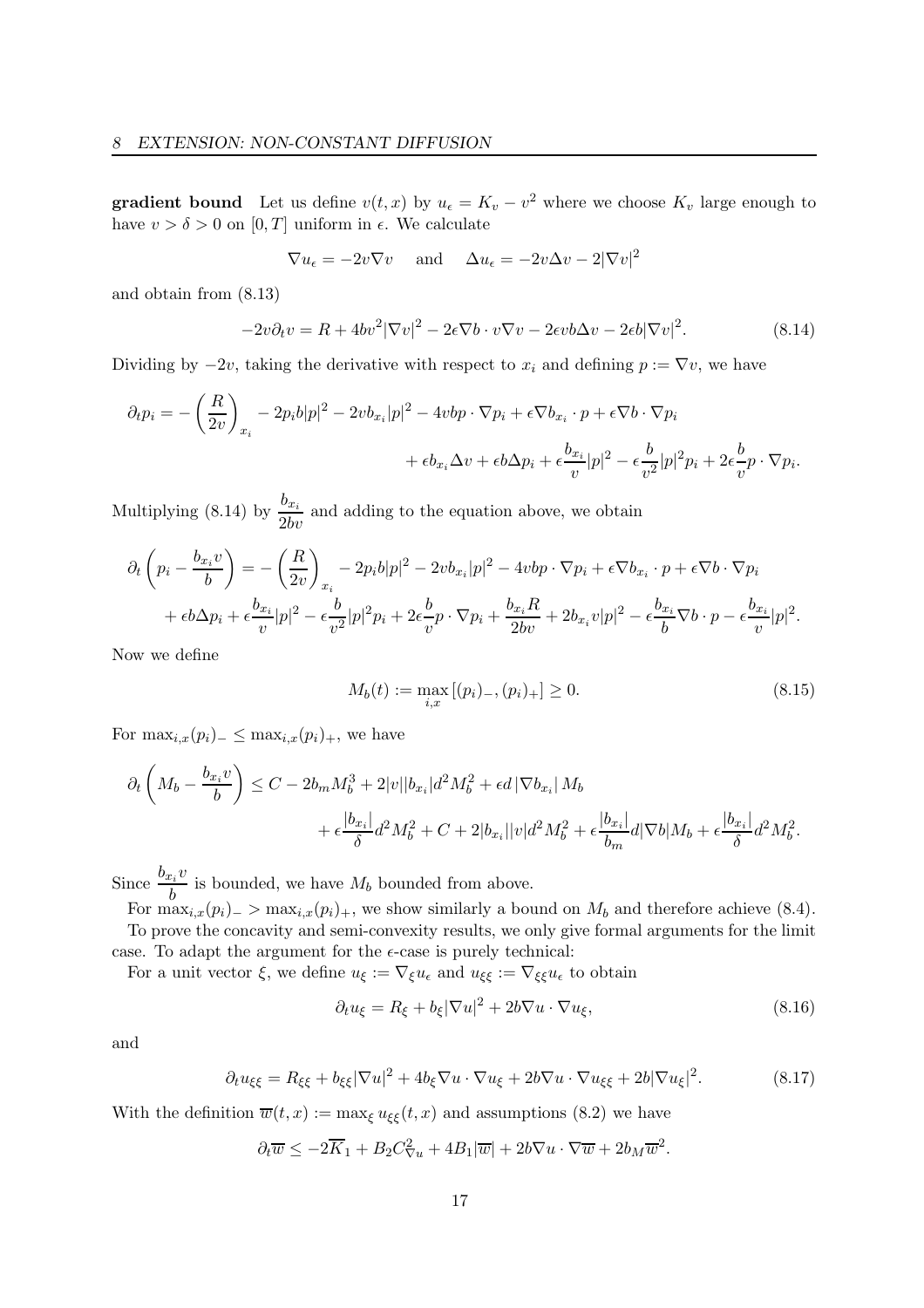With assumption (8.5), 0 is a supersolution to

$$
\partial_t \overline{w}^* = -2\overline{K}_1 + B_2 C_{\nabla u}^2 - 4B_1 \overline{w}^* + 2b\nabla u \cdot \nabla \overline{w}^* + 2b_M (\overline{w}^*)^2,
$$

so we know from assumption (8.6) that  $\overline{w} \leq 0$ . Therefore it follows further that

$$
\overline{w} \leq \overline{K}_b.
$$

For the lower bound, we use the definition  $\underline{w}(t,x) := \min_{\xi} u_{\xi\xi}(t,x)$  and the inequality

$$
\partial_t \underline{w} \ge -2\underline{K}_1 - B_2 C_{\nabla u}^2 - 4B_1 |\underline{w}| + 2b\nabla u \cdot \nabla \underline{w} + 2b_m \underline{w}^2.
$$

Since we already know that  $\underline{w} \leq 0$ , we obtain

$$
\underline{w} \geq \underline{K}_b.
$$

We can achieve this at the  $\epsilon$ -level using the equation

$$
\partial_t u_{\xi} = R_{\xi} + b_{\xi} |\nabla u|^2 + 2b \nabla u \cdot \nabla u_{\xi} + \epsilon \nabla b_{\xi} \cdot \nabla u + \epsilon \nabla b \cdot \nabla u_{\xi} + \epsilon b_{\xi} \Delta u + \epsilon b \Delta u_{\xi}, \tag{8.18}
$$

and

$$
\partial_t u_{\xi\xi} = R_{\xi\xi} + b_{\xi\xi} |\nabla u|^2 + 4b_{\xi} \nabla u \cdot \nabla u_{\xi} + 2b \nabla u \cdot \nabla u_{\xi\xi} + 2b |\nabla u_{\xi}|^2 + \epsilon \nabla b_{\xi\xi} \cdot \nabla u + 2\epsilon \nabla b_{\xi} \cdot \nabla u_{\xi} + \epsilon \nabla b \cdot \nabla u_{\xi\xi} + \epsilon b_{\xi\xi} \Delta u + 2\epsilon b_{\xi} \Delta u_{\xi} + \epsilon b \Delta u_{\xi\xi}.
$$
 (8.19)

Now we define

$$
f := \frac{2b_{\xi}}{b} \text{ and } g := \frac{bb_{\xi\xi} - 2b_{\xi}^2}{b^2},
$$

multiply  $(8.18)$  by f, substract it from  $(8.19)$ , multiply  $(8.13)$  by g, substract it to obtain

$$
\partial_t (u_{\xi\xi} - fu_{\xi} - gu) = R_{\xi\xi} + 2b\nabla u \cdot \nabla u_{\xi\xi} + 2b|\nabla u_{\xi}|^2 + \epsilon \nabla b_{\xi\xi} \cdot \nabla u + 2\epsilon \nabla b_{\xi} \nabla u_{\xi} + \epsilon \nabla b \cdot \nabla u_{\xi\xi} + \epsilon b \Delta u_{\xi\xi} - f R_{\xi} - \epsilon f \nabla b_{\xi} \cdot \nabla u - \epsilon f \nabla b \cdot \nabla u_{\xi} - gR - \epsilon g \nabla b \cdot \nabla u.
$$
\n(8.20)

The remaining steps can be done similar as before. For the Hamilton-Jacobi-equation on  $u$ , we obtain the variant

$$
\begin{cases}\n\partial_t u = R(x, \bar{I}(t)) + b(x) |\nabla u|^2, \\
\max_{x \in \mathbb{R}^d} u(t, x) = 0, \quad \forall t \ge 0.\n\end{cases}
$$
\n(8.21)

# 9 Local competition

The other class of models we handle are populations with localized competition kernel  $C(x,y) \geq$ 0, that is

$$
\partial_t n_{\epsilon}(t,x) = \frac{1}{\epsilon} n_{\epsilon}(t,x) \left( r(x) - \int_{\mathbb{R}^d} C(x,y) n_{\epsilon}(t,y) \, dy \right) + \epsilon \Delta n_{\epsilon}(t,x). \tag{9.1}
$$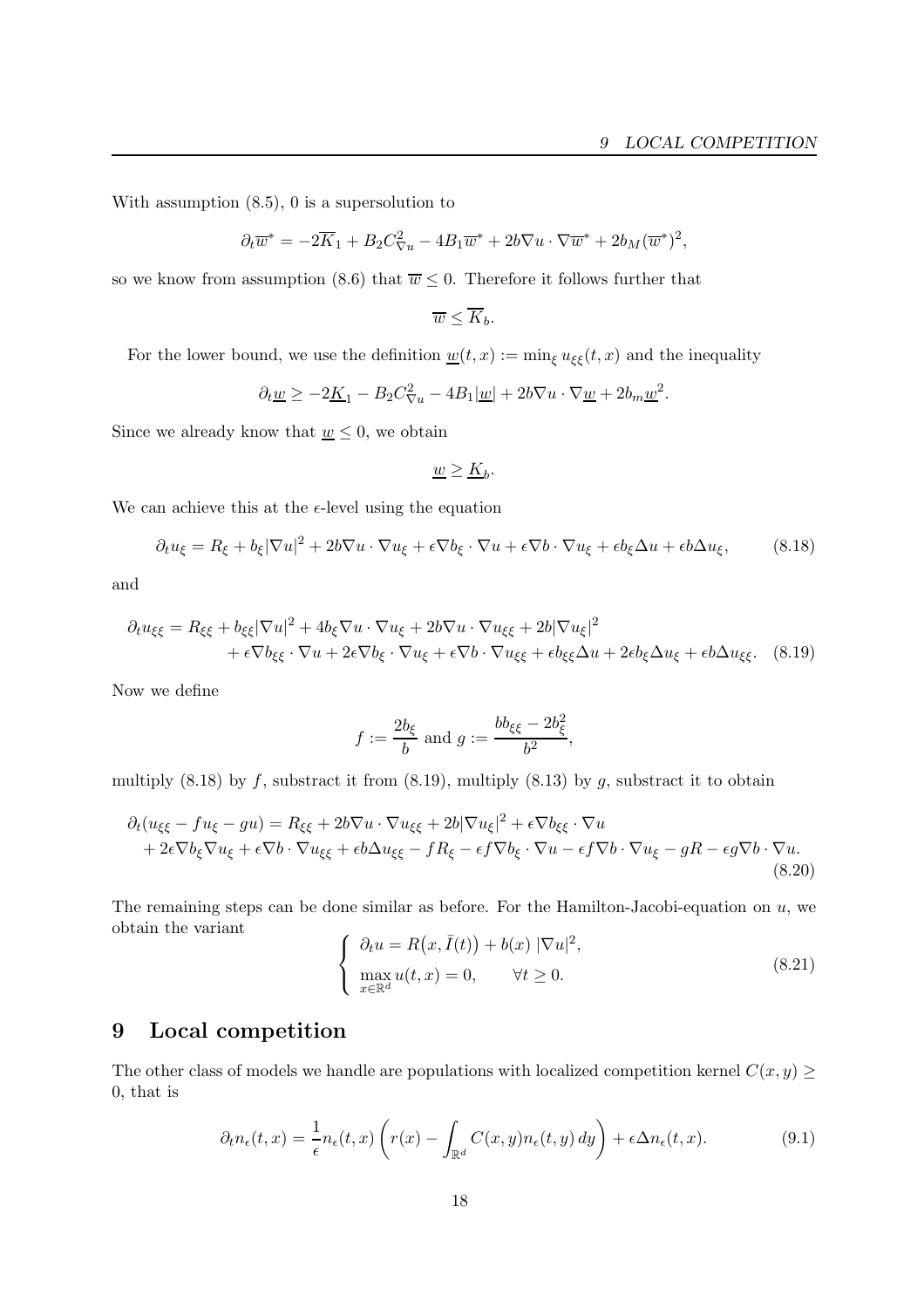The term  $r(x)$  is the intra-specific growth rate (and has a priori no sign) and the integral term models an additional contribution to the death rate due to competition between different traits. Notice that the choice  $C(x,y) = \psi(y)\Phi(x)$  will reduce this model to a particular case of those in (1.1). This class of model is also very standard, see [9, 22, 6, 7, 26] and the references therein.

For the initial data, we assume as before  $(3.8)$ – $(3.11)$ . Concerning  $r(x)$  and  $C(x,y)$  we assume  $C^1$  regularity and that there are constants  $\rho_M > 0, \underline{K'_1} > 0...$  such that

$$
C(x, x) > 0 \qquad \forall x \in \mathbb{R}^d,
$$
\n
$$
(9.2)
$$

$$
\int_{\mathbb{R}^d} \int_{\mathbb{R}^d} n(x) C(x, y) n(y) dy dx \ge \frac{1}{\rho_M} \int_{\mathbb{R}^d} n(x) dx \int_{\mathbb{R}^d} r(x) n(x) dx \qquad \forall n \in L^1_+(\mathbb{R}^d). \tag{9.3}
$$

This assumption is weaker than easier conditions of the type

$$
C(x, y) \ge \frac{1}{\rho_M} r(x)
$$
 or  $C(x, y) \ge \frac{1}{2\rho_M} [r(x) + r(y)].$ 

Because it is restricted to positive functions, it is a pointwise positivity condition on  $C(x, y)$  in opposition to the positivity as operator that occurs for the entropy method in [18].

Then, we make again concavity assumptions. Namely that concavity on r is strong enough to compensate for concavity in C

$$
-\underline{K}'_1|x|^2 \le r(x) - \sup_y C(x,y)\rho_M \le r(x) \le \overline{K}'_0 - \overline{K}'_1|x|^2,\tag{9.4}
$$

$$
-2\underline{K}'_1 \le D^2 r(x) - \sup_y \left( D^2 C(x, y) \right)_+ \rho_M \le D^2 r(x) + \sup_y \left( D^2 C(x, y) \right)_- \rho_M \le -2\overline{K}'_1,\tag{9.5}
$$

as symmetric matrices, where the positive and negative parts are taken componentwise. As for regularity, we will use

$$
D^{3}r - \sup_{y} (D^{3}C(\cdot, y))_{+}\rho_{M}, \qquad D^{3}r + \sup_{y} (D^{3}C(\cdot, y))_{-}\rho_{M} \in L^{\infty}(\mathbb{R}^{d}).
$$
 (9.6)

The initial data is still supposed to concentrate at a point  $\bar{x}^0$  following  $(3.8)$ – $(3.11)$ . But because persistence, i.e. that  $n_{\epsilon}$  does not vanish, is more complicated to control, we need two new conditions

$$
r(\bar{x}^0) > 0,\tag{9.7}
$$

$$
\int_{\mathbb{R}^d} n_{\epsilon}(t, x) dx \le \rho_M^0.
$$
\n(9.8)

We also need a compatibility condition with  $R$ 

$$
4\overline{L}_1^2 \le \overline{K}_1' \le \underline{K}_1' \le 4\underline{L}_1^2. \tag{9.9}
$$

The interpretation of our assumptions is that the intra-specific growth rate  $r$  dominates strongly the competition kernel. This avoids the branching patterns that are usual in this kind of models [22, 17, 25, 26]. Our concavity assumptions also implies that there is no continuous solution N to the steady state equation without mutations  $N(x) (r(x) - \int_{\mathbb{R}^d} C(x, y)N(y) dy) = 0$ . This makes a difference with the entropy method used in [18] as well as the positivity condition on the kernel that, compared to  $(9.3)$ , also involves  $r(x)$ .

Our goal is to prove the following results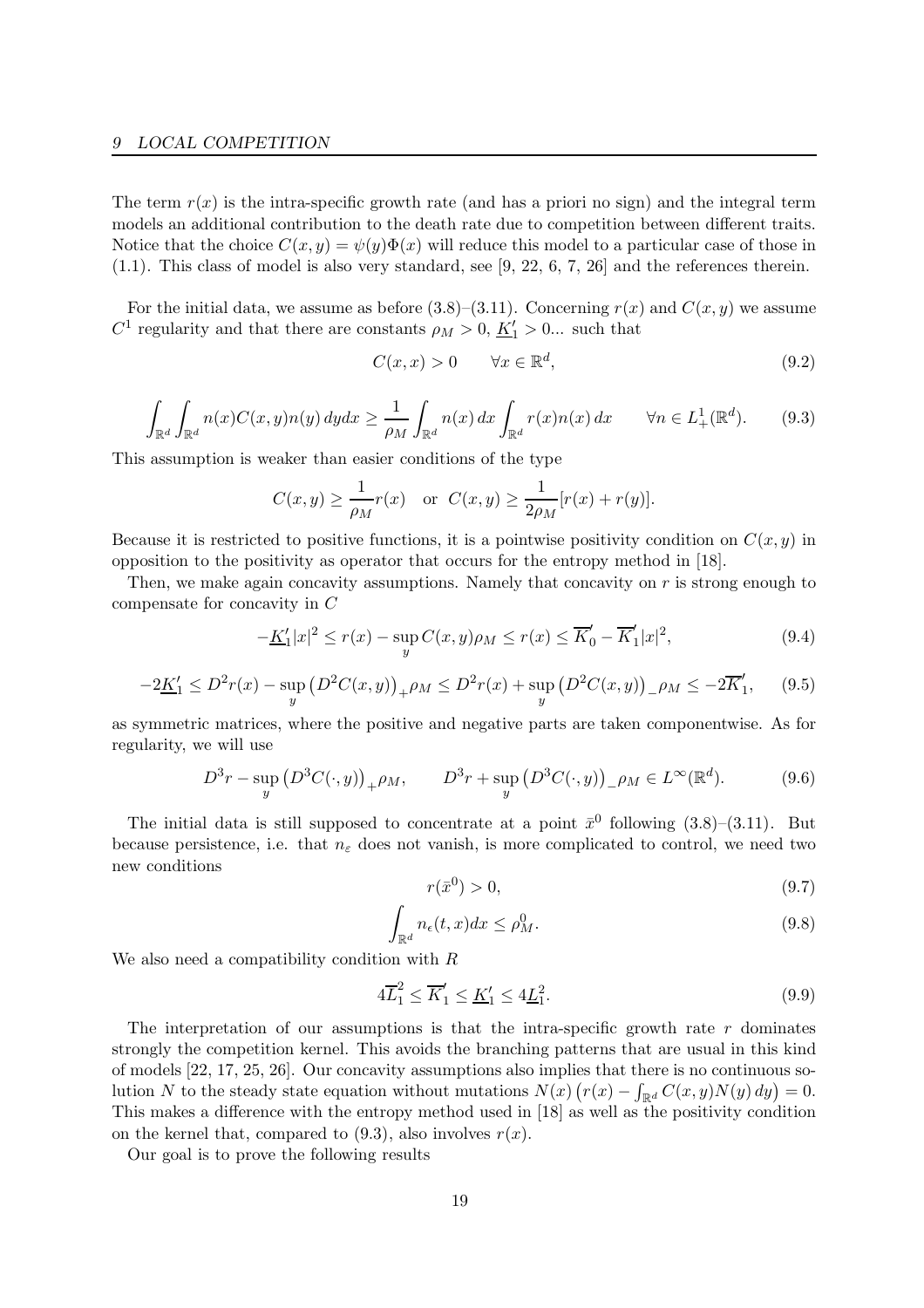**Theorem 9.1 (Convergence)** With the assumptions  $(9.2)$ – $(9.5)$  and  $(3.8)$ ,  $(9.8)$ – $(9.9)$ , the solution  $n_{\epsilon}$  to (9.1) satisfies,

$$
0 \le \rho_{\epsilon}(t) := \int_{\mathbb{R}^d} n_{\epsilon}(t, x) dx \le \rho_M \quad a.e. \tag{9.10}
$$

and there is a subsequence such that

$$
\rho_{\epsilon}(t) \longrightarrow_{\epsilon \to 0} \bar{\rho}(t) \quad \text{ in weak-} \star L^{\infty}(\mathbb{R}^{+}), \qquad 0 \le \bar{\rho}(t) \le \rho_{M} \quad a.e. \tag{9.11}
$$

Furthermore, we have weakly in the sense of measures for a subsequence  $n_{\epsilon}$ 

$$
n_{\epsilon}(t,x) \xrightarrow[\epsilon \to 0]{} \bar{\rho}(t) \; \delta\big(x - \bar{x}(t)\big), \qquad \frac{n_{\epsilon}(t,x)}{\int_{\mathbb{R}^d} n_{\epsilon}(t,x)dx} \xrightarrow[\epsilon \to 0]{} \delta\big(x - \bar{x}(t)\big), \tag{9.12}
$$

and the pair  $(\bar{x}(t), \bar{\rho}(t))$  also satisfies

$$
\bar{\rho}(t)\big[r\big(\bar{x}(t)\big) - \bar{\rho}(t)C\big(\bar{x}(t),\bar{x}(t)\big)\big] \ge 0. \tag{9.13}
$$

With the assumptions of Theorem 9.1, we do not know if  $\rho_{\epsilon}$  converges strongly because we do not have the equivalent of the  $BV$  quantity in Theorem 3.1. We can only prove it with stronger assumptions. This is stated in the

**Theorem 9.2 (Form of canonical equation)** We assume  $(3.8)$ – $(3.11)$  and  $(9.3)$ – $(9.9)$ . Then, for the function  $C^2$ -function  $u(t, x)$  given below in (9.24) with  $D_x^3 u \in L^{\infty}_{loc}(\mathbb{R}^+; L^{\infty}(\mathbb{R}^d))$ ,  $\bar{x} \in$  $W^{1,\infty}(\mathbb{R}^+)$  satisfies

$$
\dot{\bar{x}}(t) = \left(-D^2u\big(t,\bar{x}(t)\big)\right)^{-1} \cdot \left[\nabla_x r\big(\bar{x}(t)\big) - \bar{\rho}(t)\nabla_x C\big(\bar{x}(t),\bar{x}(t)\big)\right],\tag{9.14}
$$

with initial data  $\bar{x}^0$  given in (3.11). Furthermore,  $\rho_{\epsilon}$  converges strongly and we have  $\bar{\rho}(t) \in$  $W^{1,\infty}(\mathbb{R}^+),$ 

$$
r(\bar{x}(t)) - \bar{\rho}(t)C(\bar{x}(t), \bar{x}(t)) = 0,
$$
\n(9.15)

$$
r(\bar{x}(t)) \ge r(\bar{x}^0)e^{-Kt}, \qquad \bar{\rho}(t) \ge \rho^0 e^{-Kt}.
$$
 (9.16)

We may find some kind of gradient flow structure for the canonical equation when  $C(x,y)$  is symmetric and obtain

**Theorem 9.3 (Long time behavior)** We make the assumptions of Theorem 9.2,  $C(x, y) =$  $C(y, x)$  and

$$
x \mapsto \Phi(x) := \ln r(x) - \ln C(x, x) \quad \text{ is strictly concave in the set } \{r > 0\}. \tag{9.17}
$$

Then, as  $t \to \infty$ ,  $\bar{\rho}(t) \to \bar{\rho}_{\infty} > 0$ ,  $\bar{x}(t) \to \bar{x}_{\infty}$  and  $\bar{x}_{\infty}$  is the maximum point of  $\Phi$ .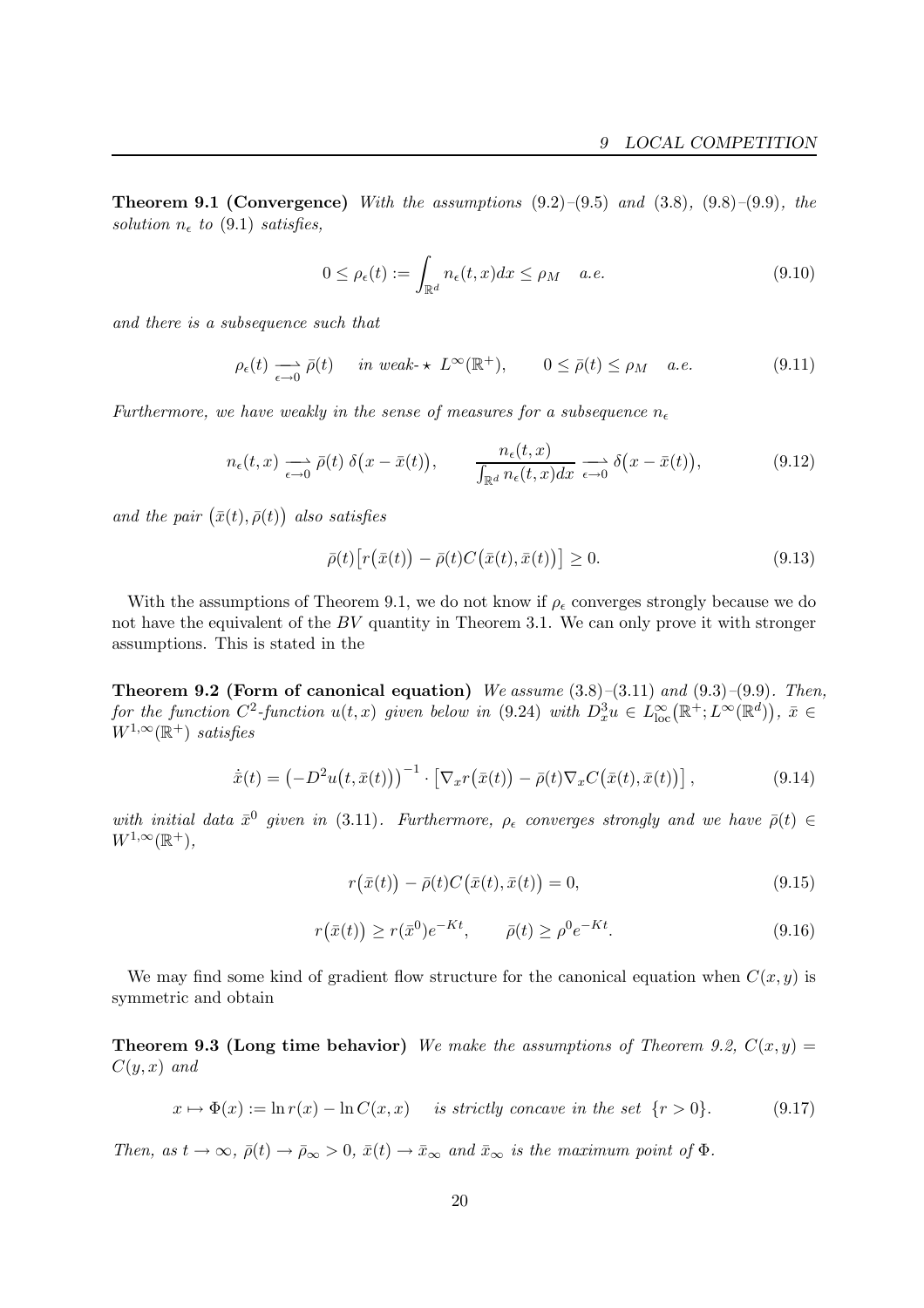### 9.1 A-priori bounds on  $\rho_{\epsilon}$

The main new difficulty with the competition model comes from a priori bounds on the total population. In particular it is not known if there are BV quantities proving that  $\rho_e(t)$  converges strongly. Even non extinction is not longer automatic.

One side of the inequality (9.10) is given by  $n_{\epsilon} \geq 0$ , for the other side we integrate (9.1) over  $\mathbb{R}^d$  and use (9.3) to write

$$
\frac{d}{dt} \int_{\mathbb{R}^d} n_{\epsilon}(t,x) dx = \frac{1}{\epsilon} \int_{\mathbb{R}^d} n_{\epsilon}(t,x) r(x) dx - \frac{1}{\epsilon} \int_{\mathbb{R}^d} \int_{\mathbb{R}^d} n_{\epsilon}(t,x) C(x,y) n_{\epsilon}(t,y) dy dx
$$

$$
\geq \frac{1}{\epsilon} \int_{\mathbb{R}^d} n_{\epsilon}(t,x) r(x) dx \left[ 1 - \frac{\int_{\mathbb{R}^d} n_{\epsilon}(t,x) dx}{\rho_M} \right],
$$

therefore (and even though r can change sign) we conclude thanks to  $(9.8)$ 

$$
\int_{\mathbb{R}^d} n_{\epsilon}(t,x) dx \leq \rho_M.
$$

### 9.2 Passing to the limit

The proofs of the remaining parts of Theorems are close to those already written before. We only give the main differences here. They rely again on the WKB ansatz  $u_{\epsilon} := \epsilon \ln(n_{\epsilon})$ . We obtain as before that  $u_{\epsilon}$  satisfies the Hamilton-Jacobi equation

$$
\begin{cases} \frac{\partial}{\partial t} u_{\epsilon}(t,x) = r(x) - \int_{\mathbb{R}^d} C(x,y) n_{\epsilon}(t,y) \, dy + |\nabla u_{\epsilon}|^2 + \epsilon \Delta u_{\epsilon}, \qquad t > 0, \ x \in \mathbb{R}^d, \\ u_{\epsilon}(t=0) = u_{\epsilon}^0. \end{cases} \tag{9.18}
$$

Similarly to Lemma 5.1 we can prove the

**Lemma 9.4** With the assumptions of Theorem 9.1, we have for all  $t \ge 0$ 

$$
-L_0 - L_1|x|^2 - \epsilon 2d_{1}t \le u_{\epsilon}(t, x) \le \overline{L}_0 - \overline{L}_1|x|^2 + \left(\overline{K}'_0 + 2d\epsilon \overline{L}_1\right)t,
$$
  

$$
-2L_1 \le D^2 u_{\epsilon}(t, x) \le -2\overline{L}_1.
$$

Proof. The first line holds because the right (resp. left) hand side of the inequality is a super (resp. sub) solution thanks to assumption (9.4) and using the control of  $n_{\varepsilon}$  by  $\rho_M$ . For the second line, the upper and lower bound use the maximum principle on the equation for  $D^2u_{\varepsilon}$ and the compatibility conditions (9.9) as in section 5.2.  $\Box$ 

From the regularity obtained, it follows that we can extract a subsequence such that  $u_{\epsilon}(t,x) \longrightarrow_{\epsilon \to 0}$  $u(t, x)$ , locally uniformly as in section 5.3. We also obtain from Lemma 9.4

$$
-\underline{L}_0 - \underline{L}_1 |x|^2 \le u(t, x) \le \overline{L}_0 - \overline{L}_1 |x|^2 + \overline{K}'_0 t, \qquad -2\underline{L}_1 \le D^2 u(t, x) \le -2\overline{L}_1 \quad \text{a.e.} \tag{9.19}
$$

and that u satisfies, in the viscosity sense (modified as in  $(4, 24, 3)$ ), the equation

$$
\begin{cases} \frac{\partial}{\partial t} u = r(x) - \bar{\rho}(t)C(x, \bar{x}(t)) + |\nabla u|^2, \\ \max_{\mathbb{R}^d} u(t, x) \le 0. \end{cases}
$$
\n(9.20)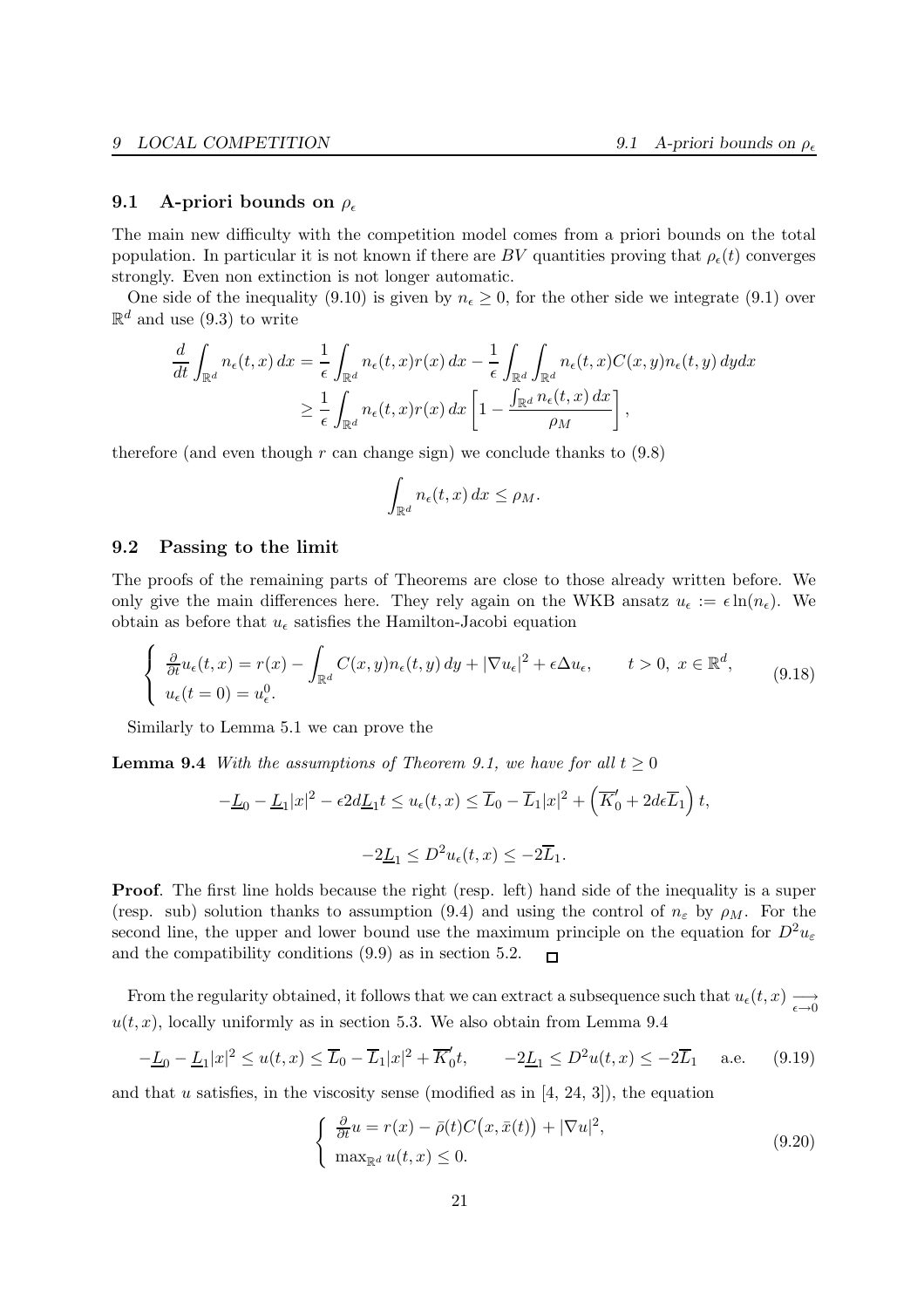The constraint is now relaxed to an inequality because we know that the total mass is bounded but we do not control the mass from below at this stage. In the framework of Theorem 9.2, we prove later on that the constraint is always an equality (see (9.24)).

It might be that  $\bar{\rho}(t)$  vanishes and then  $\bar{x}(t)$  does not matter here, nevertheless we still have

$$
\max_{\mathbb{R}^d} u(t, x) = u\big(t, \bar{x}(t)\big). \tag{9.21}
$$

Using the control  $(9.19)$  and this Hamilton-Jacobi equation we obtain  $(9.12)$  with the same arguments as in Section 5.3. The new difficulty is that  $\rho(t)$  might vanish in particular when the constraint is strict  $\max_{\mathbb{R}^d} u(t,x) < 0$ , an option that we will discard later. Because of that, we also obtain the restriction on times in (9.13) which can be completed as (in the viscosity sense)

$$
\frac{d}{dt}u\big(t,\bar{x}(t)\big) = r\big(\bar{x}(t)\big) - \bar{\rho}(t)C\big(\bar{x}(t),\bar{x}(t)\big). \tag{9.22}
$$

We also have, as in section 9.1,

$$
\epsilon \frac{d}{dt} \rho_{\epsilon}(t) = \int_{\mathbb{R}^d} n_{\epsilon}(t,x) r(x) \, dx - \int_{\mathbb{R}^d} \int_{\mathbb{R}^d} n_{\epsilon}(t,x) C(x,y) n_{\epsilon}(t,y) \, dy dx.
$$

Passing to the weak limit (integration by parts and using boundedness of  $\rho_{\epsilon}$ ), we find that

$$
\bar{\rho}(t)r(\bar{x}(t)) = \text{ w-lim} \int_{\mathbb{R}^d} \int_{\mathbb{R}^d} n_{\epsilon}(t,x)C(x,y)n_{\epsilon}(t,y) \,dydx \ge \bar{\rho}(t)^2 C(\bar{x}(t),\bar{x}(t)). \tag{9.23}
$$

This proves (9.13) and concludes the proof of Theorem 9.1.

## 9.3 Form of the canonical equation

We continue with the proof of Theorem 9.2 and we begin with the derivation of  $(9.14)$ .

The third derivative of  $u_{\varepsilon}$  is bounded using assumption (9.6) and following the same arguments in Section 6.1. Then similarly to Section 6.2, we have the regularity  $D_x^3 u \in L^\infty((0,T) \times \mathbb{R}^d)$  for all  $T > 0$ ,  $\frac{\partial}{\partial t} u$  and  $D_{txx}^3 u \in L_{\text{loc}}^{\infty}(\mathbb{R}^+ \times \mathbb{R}^d)$ .

The canonical equation (9.14) is established a.e. as in section 6.2 using the maximum points of  $u_{\epsilon}$  and passing to the limit. From (9.10), (9.14) and (9.19), we next obtain that  $\left|\frac{d}{dt}\bar{x}(t)\right|$  is uniformly bounded.

## 9.4 Persistence

Now we prove that  $u(t, \bar{x}(t)) = 0$  for all  $t \geq 0$  and that  $\bar{\rho}(t) > 0$  a.e. t. We cannot obtain this directly and thus we begin with proving  $r(\bar{x}(t)) > 0$ . We prove indeed the first part of the inequality (9.16).

We prove this by contradiction. We suppose that  $t_0$  is the first point such that  $r(\bar{x}(t_0)) = 0$ . We notice that  $\bar{x}(t)$  being lipschitzian and using assumption (9.7), for all  $t < t_0$ , we have  $r(\bar{x}(t)) > 0$ .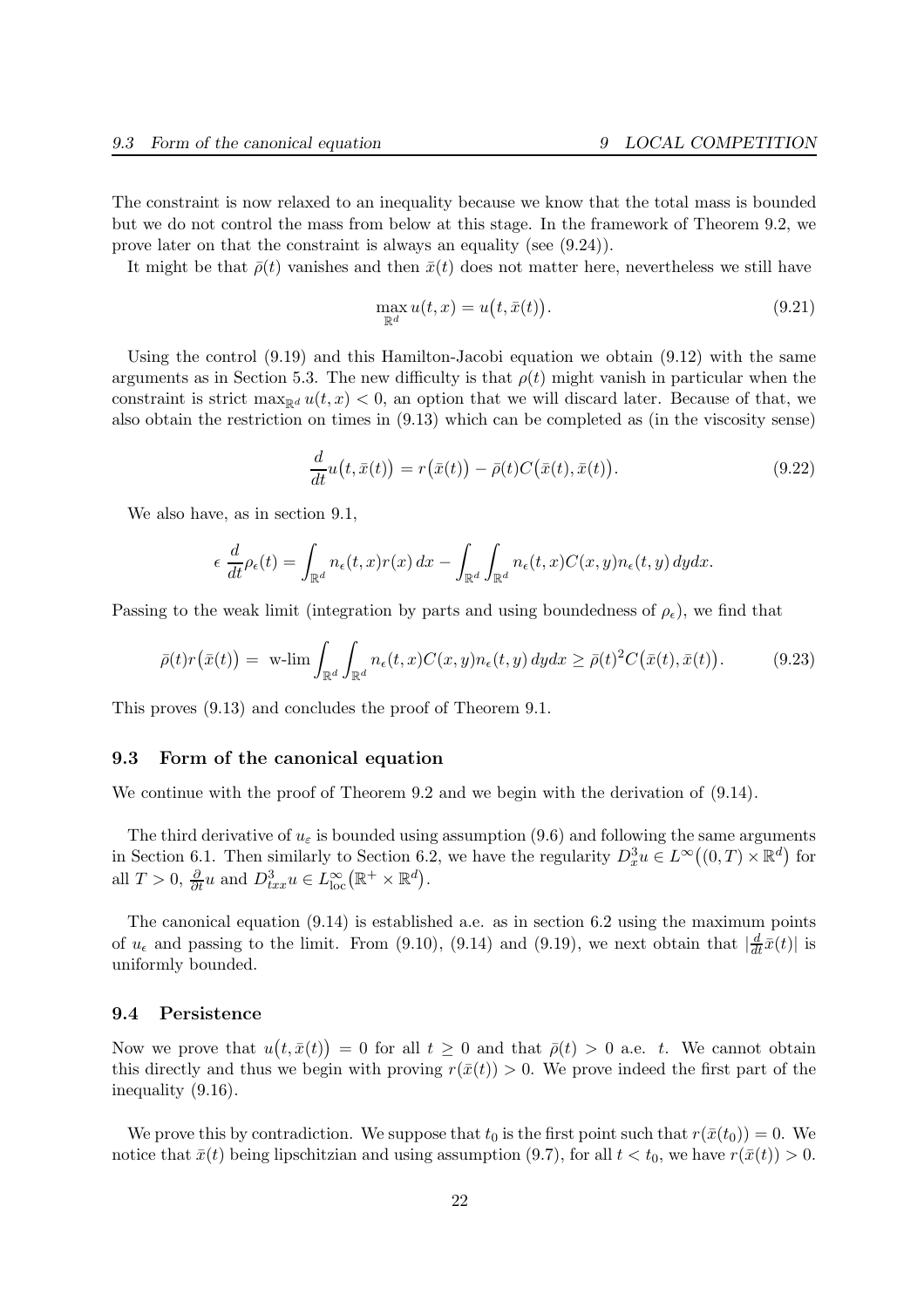Therefore with assumption (9.4) we deduce that  $\bar{x}(t)$  remains bounded for  $t \in [0, t_0]$ . Using (9.14) and (9.19) we have

$$
\frac{d}{dt}r(\bar{x}(t)) = \nabla_x r(\bar{x}(t)) \cdot \dot{\bar{x}}(t)
$$
\n
$$
= \nabla_x r(\bar{x}(t)) \cdot \left(-D^2 u(t, \bar{x}(t))\right)^{-1} \cdot \left[\nabla_x r(\bar{x}(t)) - \bar{\rho}(t)\nabla_x C(\bar{x}(t), \bar{x}(t))\right]
$$
\n
$$
\geq -\bar{\rho}(t)|\nabla_x r(\bar{x}(t))||\nabla_x C(\bar{x}(t), \bar{x}(t))|.
$$

Consequently, using (9.13), we obtain

$$
\frac{d}{dt}r(\bar{x}(t)) \geq -r(\bar{x}(t))|\nabla_x r(\bar{x}(t))| \frac{|\nabla_x C(\bar{x}(t), \bar{x}(t))|}{C(\bar{x}(t), \bar{x}(t))}.
$$

Moreover we know that  $\bar{x}(t)$  remains bounded for  $t \in [0, t_0]$  and thus we have  $\inf_{t \in [0, t_0]} C(\bar{x}(t), \bar{x}(t)) \ge \eta_2 > 0$ . We conclude that, for  $K$  a positive constant,

$$
\frac{d}{dt}r(\bar{x}(t)) \ge -Kr(\bar{x}(t)), \quad \text{for } 0 \le t \le t_0.
$$

Starting with  $r(\bar{x}^0) > 0$  according to (9.7), this inequality is in contradiction with  $r(\bar{x}(t_0)) = 0$ . Therefore for all  $t > 0$  we have  $r(\bar{x}(t)) > 0$  and thus this inequality is true for all  $t > 0$ . Thereby we obtain the first part of  $(9.16)$ . From the latter and using again  $(9.4)$ , we also deduce that  $\bar{x}(t)$  remains bounded for all  $t > 0$ .

Next we use (9.13), (9.22) and the positivity of  $r(\bar{x}(t))$  to obtain

$$
u(t, \bar{x}(t)) - u^{0}(\bar{x}^{0}) = \int r(\bar{x}(t)) - \bar{\rho}(t)C(\bar{x}(t), \bar{x}(t))dt \ge \mathbf{1}_{\bar{\rho}(t) = 0}r(\bar{x}(t)) \ge 0.
$$

We deduce, using (3.11), that  $u(t, \bar{x}(t)) = 0$  for all  $t \geq 0$ . Thus the equation on u is in fact

$$
\begin{cases} \frac{\partial}{\partial t} u = r(x) - \bar{\rho}(t)C(x, \bar{x}(t)) + |\nabla u|^2, \\ \max_{\mathbb{R}^d} u(t, x) = 0. \end{cases}
$$
 (9.24)

This identity also proves the identity (9.15) and thus that (9.23) holds as an equality, which is equivalent to say that the weak limit of  $\rho_{\epsilon}(t)$  is in fact a strong limit.

We may now use (9.15) to conclude that  $\bar{\rho}(t)$  is also bounded in  $W^{1,\infty}(\mathbb{R}^+)$ . To do so, we first differentiate (9.15) and find again some kind of gradient flow structure

$$
\nabla r(\bar{x}(t)) \cdot \dot{\bar{x}}(t) - \dot{\bar{\rho}}(t)C(\bar{x}(t), \bar{x}(t)) - \bar{\rho}(t)\left[\nabla_x C(\bar{x}(t), \bar{x}(t)) + \nabla_y C(\bar{x}(t), \bar{x}(t))\right]\dot{\bar{x}}(t) = 0.
$$

With (9.14), it follows that

$$
\dot{\bar{x}}(t) \cdot \left(-D^2 u\right) \cdot \dot{\bar{x}}(t) = \dot{\bar{\rho}}(t) C\big(\bar{x}(t), \bar{x}(t)\big) + \bar{\rho}(t) \nabla_y C\big(\bar{x}(t), \bar{x}(t)\big) \dot{\bar{x}}(t). \tag{9.25}
$$

From the uniform bounds proved before, there is a constant  $\eta_3$  such that

$$
\frac{\nabla_y C(\bar{x}(t), \bar{x}(t)) \cdot \dot{\bar{x}}(t)}{C(\bar{x}(t), \bar{x}(t))} \le \eta_3.
$$
\n(9.26)

Using the latter and  $(9.19)$  we conclude that, for K a positive constant,

$$
\dot{\bar{\rho}}(t) \ge -K\bar{\rho}(t).
$$

Thus we obtain (9.16). This completes the proof of Theorem 9.2.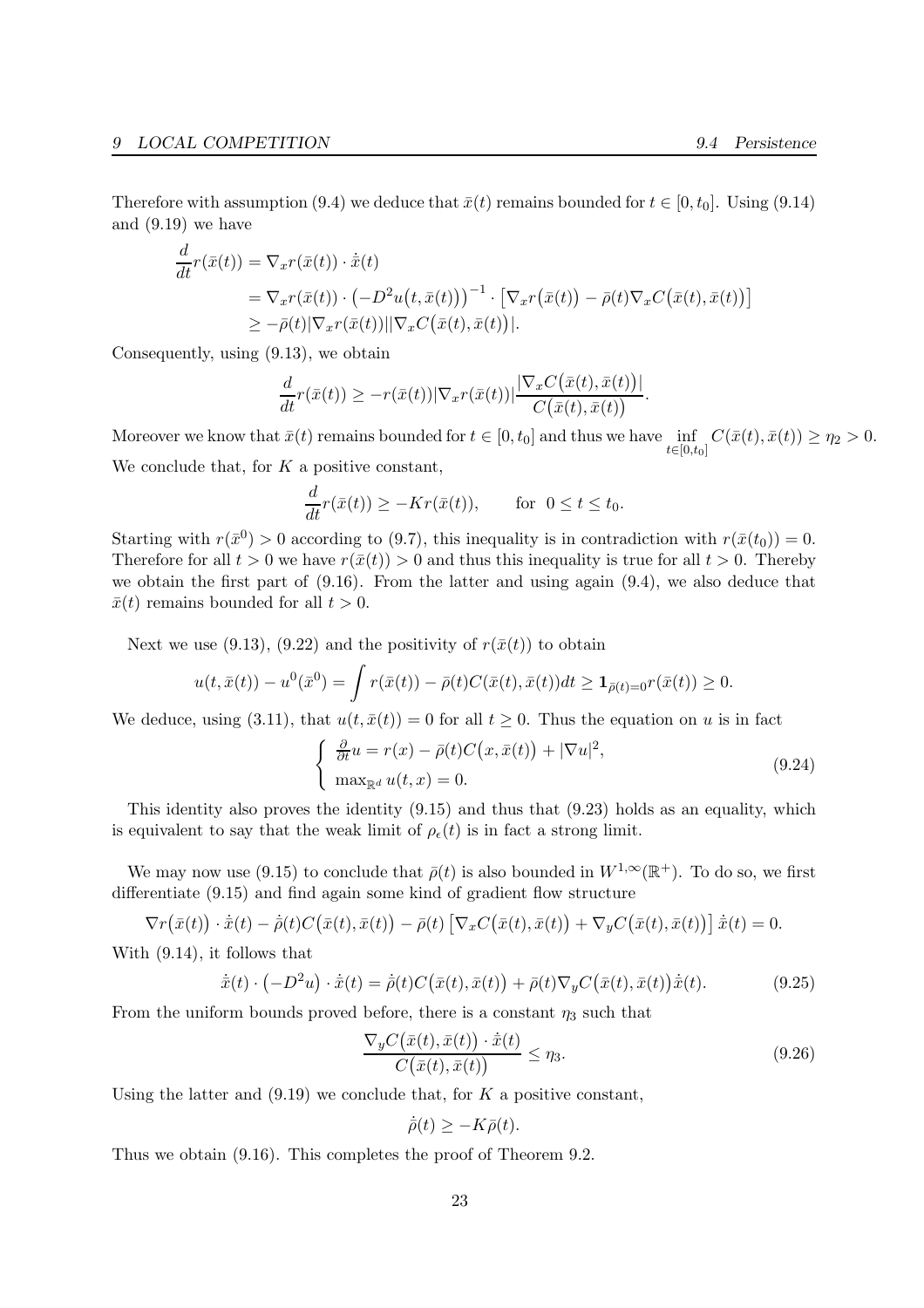#### 9.5 Long time behavior

It remains to prove Theorem 9.3. Assuming that  $C(x, y)$  is symmetric, we can find a quantity which is non-decreasing in time, which replaces the quantity  $I$  in section 6.3. We compute, from the relation (9.25),

$$
\frac{d}{dt} \left[ \bar{\rho}^2(t) C\big(\bar{x}(t), \bar{x}(t)\big) \right] \left(2\bar{\rho}(t)\right)^{-1} = \dot{\bar{\rho}}(t) C\big(\bar{x}(t), \bar{x}(t)\big) + \bar{\rho}(t) (\nabla_y C) \dot{\bar{x}}(t)
$$
\n
$$
= \dot{\bar{x}}(t) \cdot \left(-D^2 u\right) \cdot \dot{\bar{x}}(t) \ge 0. \tag{9.27}
$$

As t tends to infinity, we may consider a subsequence  $t_n$  such that  $\bar{\rho}(t_n) \to \bar{\rho}_{\infty}, \bar{x}(t_n) \to \bar{x}_{\infty}$ . From (9.27), we may also assume  $\dot{x}(t_n) \rightarrow 0$ . Therefore

$$
\nabla r(\bar{x}_{\infty}) = \bar{\rho}_{\infty} \nabla_x C(\bar{x}_{\infty}, \bar{x}_{\infty}), \qquad r(\bar{x}_{\infty}) = \bar{\rho}_{\infty} C(\bar{x}_{\infty}, \bar{x}_{\infty}).
$$

From these relations, we first conclude that  $\bar{\rho}_{\infty}$  is positive because r is concave and its gradient only vanishes at a point where  $r$  is positive.

Then we combine the relations and conclude that

$$
\frac{\nabla r(\bar{x}_{\infty})}{r(\bar{x}_{\infty})} = \frac{\nabla_x C(\bar{x}_{\infty}, \bar{x}_{\infty})}{C(\bar{x}_{\infty}, \bar{x}_{\infty})}.
$$

The assumption (9.17) then concludes on the uniqueness of such a point  $\bar{x}_{\infty}$  and thus on the convergence of  $\bar{x}(t)$ .  $\Gamma$ 

# References

- [1] G. Barles. Solutions de viscosit´e des ´equations de Hamilton-Jacobi, volume 17 of Mathématiques & Applications (Berlin) [Mathematics & Applications]. Springer-Verlag, Paris, 1994.
- [2] G. Barles, L. C. Evans, and P. E. Souganidis. Wavefront propagation for reaction-diffusion systems of PDE. Duke Math. J., 61(3):835–858, 1990.
- [3] G. Barles, S. Mirrahimi, and B. Perthame. Concentration in Lotka-Volterra parabolic or integral equations: a general convergence result. Methods Appl. Anal., 16(3):321–340, 2009.
- [4] G. Barles and B. Perthame. Concentrations and constrained Hamilton-Jacobi equations arising in adaptive dynamics. Contemp. Math., 439:57–68, 2007.
- [5] N. Champagnat, R. Ferrière, and G. Ben Arous. The canonical equation of adaptive dynamics: A mathematical view. Selection, 2:73–83, 2001.
- [6] N. Champagnat, R. Ferrière, and S. Méléard. Unifying evolutionary dynamics: From individual stochastic processes to macroscopic models. Theoretical Population Biology, 69(3):297–321, 2006.
- [7] N. Champagnat, R. Ferrière, and S. Méléard. Individual-based probabilistic models of adaptive evolution and various scaling approximations, volume 59 of Progress in Probability. Birkhaüser, 2008.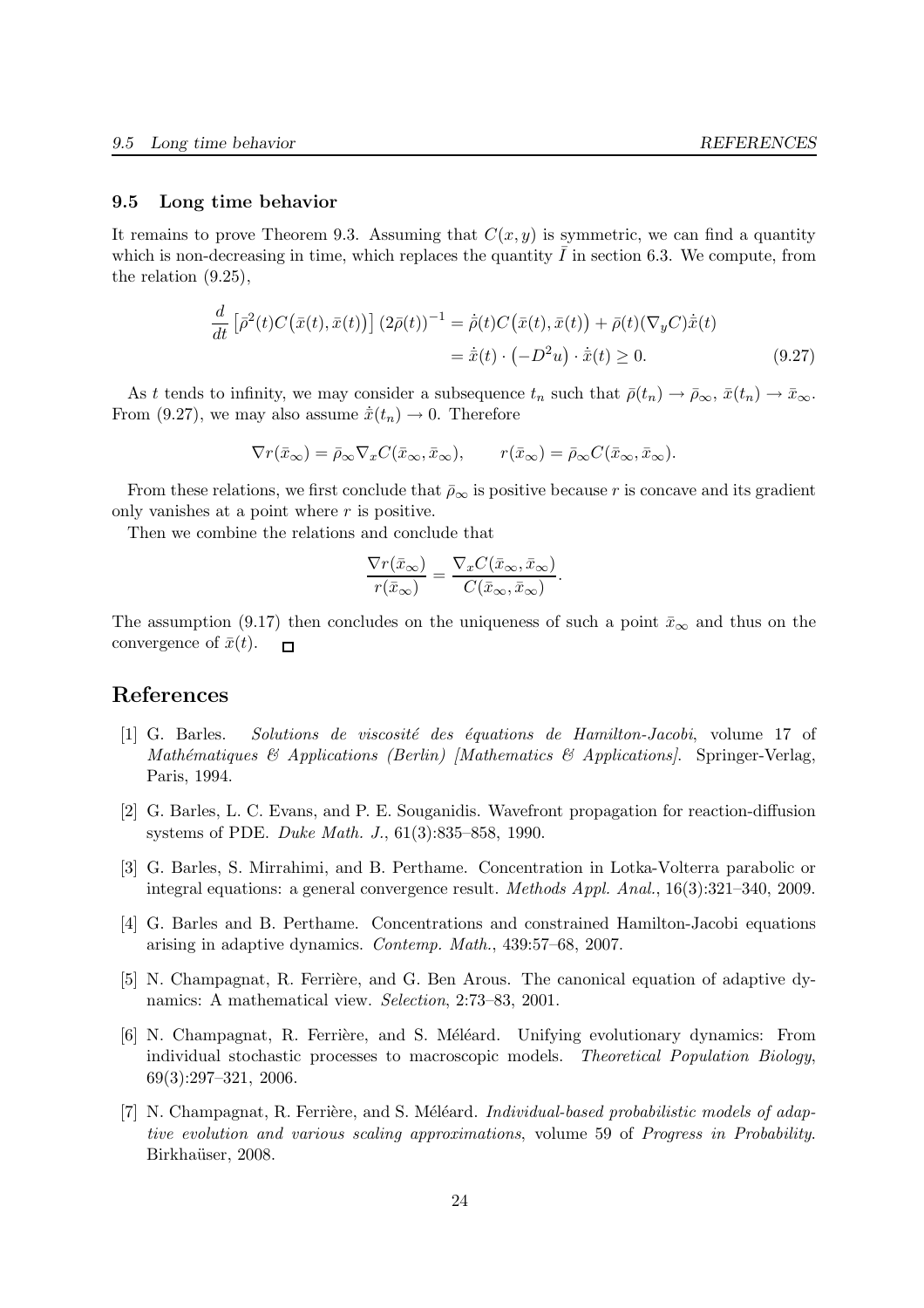- [8] N. Champagnat and P.-E. Jabin. The evolutionary limit for models of populations interacting competitively with many resources. Preprint, 2010.
- [9] R. Cressman and J. Hofbauer. Measure dynamics on a one-dimensional continuous trait space: theoretical foundations for adaptive dynamics. Theoretical Population Biology, 67(1):47–59, 2005.
- [10] L. Desvillettes, P.-E. Jabin, S. Mischler, and G. Raoul. On mutation-selection dynamics. Commun. Math. Sci., 6(3):729–747, 2008.
- [11] U. Dieckmann and R. Law. The dynamical theory of coevolution: A derivation from stochastic ecological processes. J. Math. Biol., 34:579–612, 1996.
- [12] O. Diekmann. A beginner's guide to adaptive dynamics. In Mathematical modelling of population dynamics, volume 63 of Banach Center Publ., pages 47–86. Polish Acad. Sci., Warsaw, 2004.
- [13] O. Diekmann, P.-E. Jabin, S. Mischler, and B. Perthame. The dynamics of adaptation: an illuminating example and a Hamilton-Jacobi approach. Th. Pop. Biol., 67(4):257–271, 2005.
- [14] L. C. Evans. Partial differential equations, volume 19 of Graduate Studies in Mathematics. American Mathematical Society, Providence, RI, 1998.
- [15] L. C. Evans and P. E. Souganidis. A PDE approach to geometric optics for certain semilinear parabolic equations. Indiana Univ. Math. J., 38(1):141–172, 1989.
- [16] W. H. Fleming and P. E. Souganidis. PDE-viscosity solution approach to some problems of large deviations. Ann. Scuola Norm. Sup. Pisa Cl. Sci., 4:171–192, 1986.
- [17] S. Genieys, V. Volpert, and P. Auger. Pattern and waves for a model in population dynamics with nonlocal consumption of resources. *Math. Model. Nat. Phenom.*, 1(1):63–80, 2006.
- [18] P.-E. Jabin and G. Raoul. Selection dynamics with competition. J. Math. Biol., To appear.
- [19] P. L. Lions. Generalized solutions of Hamilton-Jacobi equations, volume 69 of Research Notes in Mathematics. Pitman Advanced Publishing Program, Boston, 1982.
- [20] P.-L. Lions. Regularizing effects for first-order Hamilton-Jacobi equations. Applicable Analysis, 20:283–307, 1985.
- [21] S. Méléard. Random modeling of adaptive dynamics and evolutionary branching. In J. F. Rodrigues and F. Chalub, editors, The Mathematics of Darwin's Legacy, Mathematics and Biosciences in Interaction. Birkhäuser Basel, 2010.
- [22] G. Meszéna, M. Gyllenberg, F. J. Jacobs, and J. A. J. Metz. Link between population dynamics and dynamics of darwinian evolution. Phys. Rev. Lett., 95(7):078105, Aug 2005.
- [23] S. Mirrahimi, B. Perthame, E. Bouin, and P. Millien. Population formulation of adaptative meso-evolution; theory and numerics. In J. F. Rodrigues and F. Chalub, editors, The Mathematics of Darwin's Legacy, Mathematics and Biosciences in Interaction. Birkhäuser Basel, 2010.